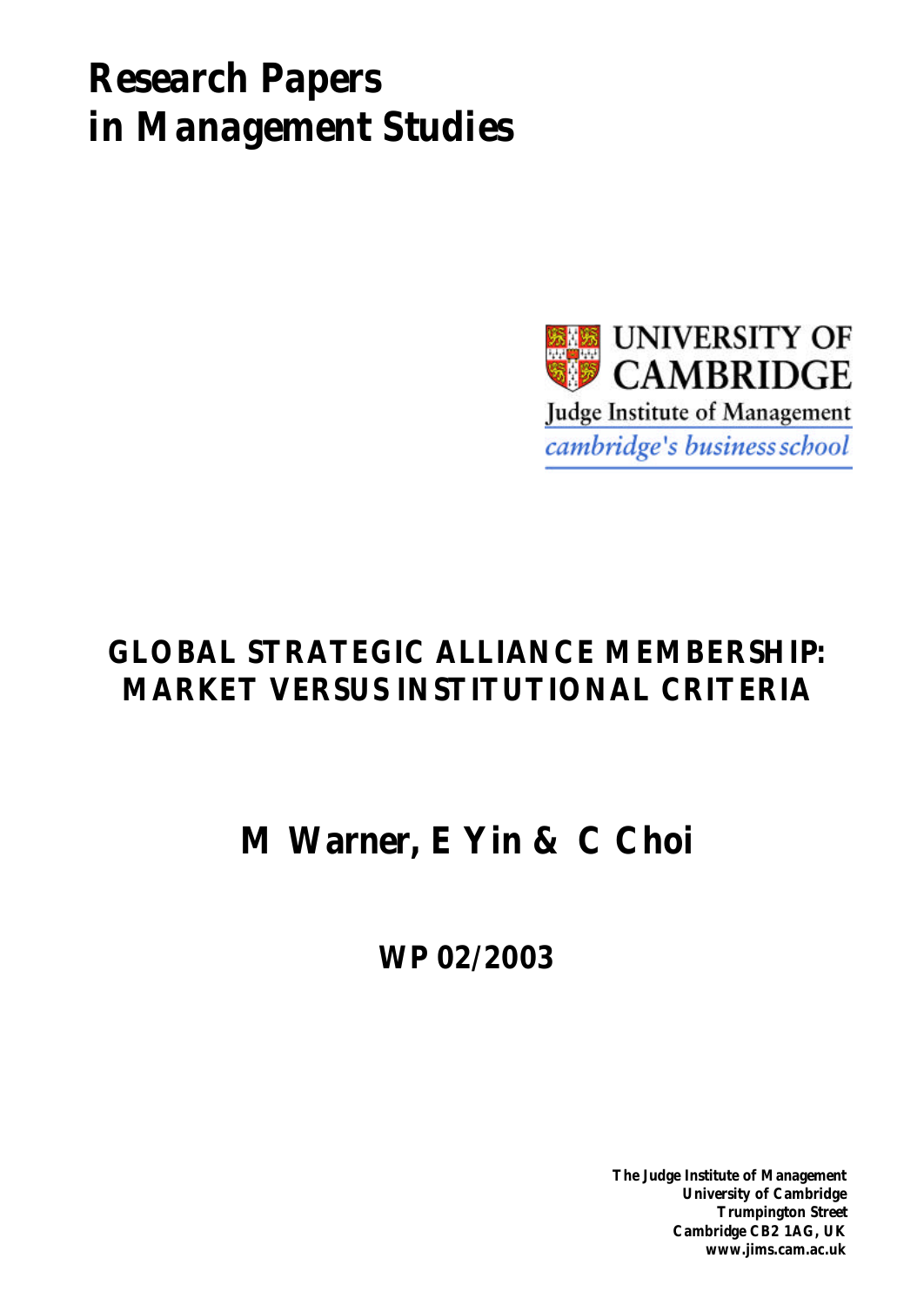These papers are produced by the Judge Institute of Management, University of Cambridge.

The papers are circulated for discussion purposes only. Their contents should be considered preliminary and are not to be quoted without the authors' permission.

# GLOBAL STRATEGIC ALLIANCE MEMBERSHIP: MARKET VERSUS INSTITUTIONAL CRITERIA

## **M Warner, E Yin & C Choi**

## **WP 02/2003**

Dr Malcolm Warner **Dr Eden Yin** Judge Institute of Management Judge Institute of Management University of Cambridge University of Cambridge Tel: +44 (0) 1223 339700 Tel: +44 (0) 1223 339617 Fax: +44 (0) 1223 339701 Fax: +44 (0) 1223 339701 Email: m.warner@jims.cam.ac.uk Email: e.yin@jims.cam.ac.uk

Dr Chong Ju Choi Australian National University Canberra, ACT 0200 Australia Email: chong.choi@anu.edu.au

Please address enquiries about the series to:

Research Support Manager Judge Institute of Management Trumpington Street Cambridge CB2 1AG, UK Tel: 01223 339611 Fax: 01223 339701 E-mail: research-support@jims.cam.ac.uk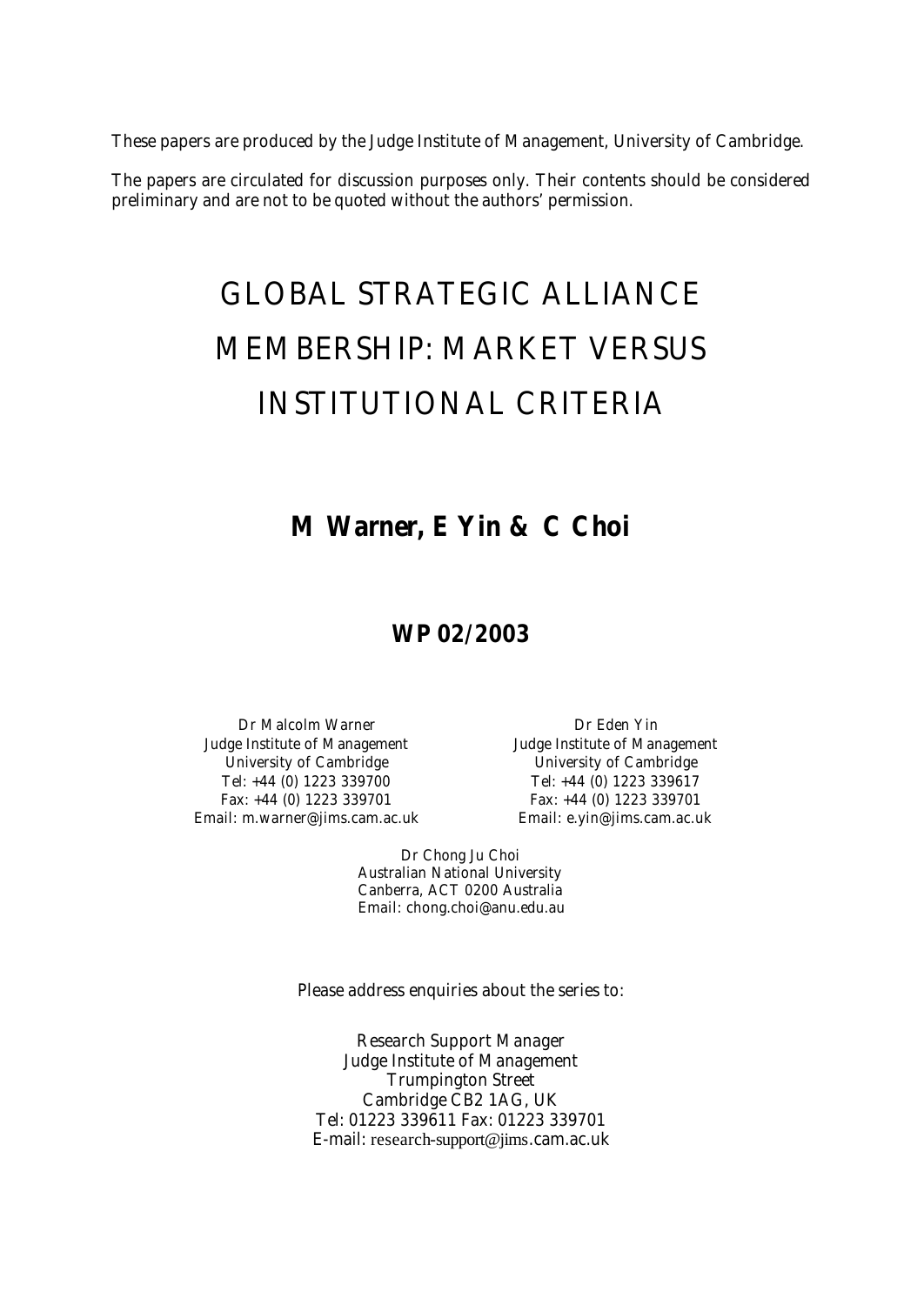# **Global Strategic Alliance Membership: Market Versus Institutional Criteria**

Malcolm Warner The Judge Institute of Management University of Cambridge Trumpington Street, Cambridge CB2 1AG United Kingdom (Tel: +44 (0) 1223 339700; Fax: +44 (0) 1223 339701) (e-mail: m.warner@jims.cam.ac.uk)

Eden Yin The Judge Institute of Management University of Cambridge Trumpington Street, Cambridge CB2 1AG United Kingdom (Tel: +44 (0) 1223 339617; Fax: +44 (0) 1223 339701) (e-mail: e.yin@jims.cam.ac.uk)

> Chong Ju Choi Australian National University Canberra, ACT 0200, Australia (e-mail: chong.choi@anu.edu.au)

> > November 2002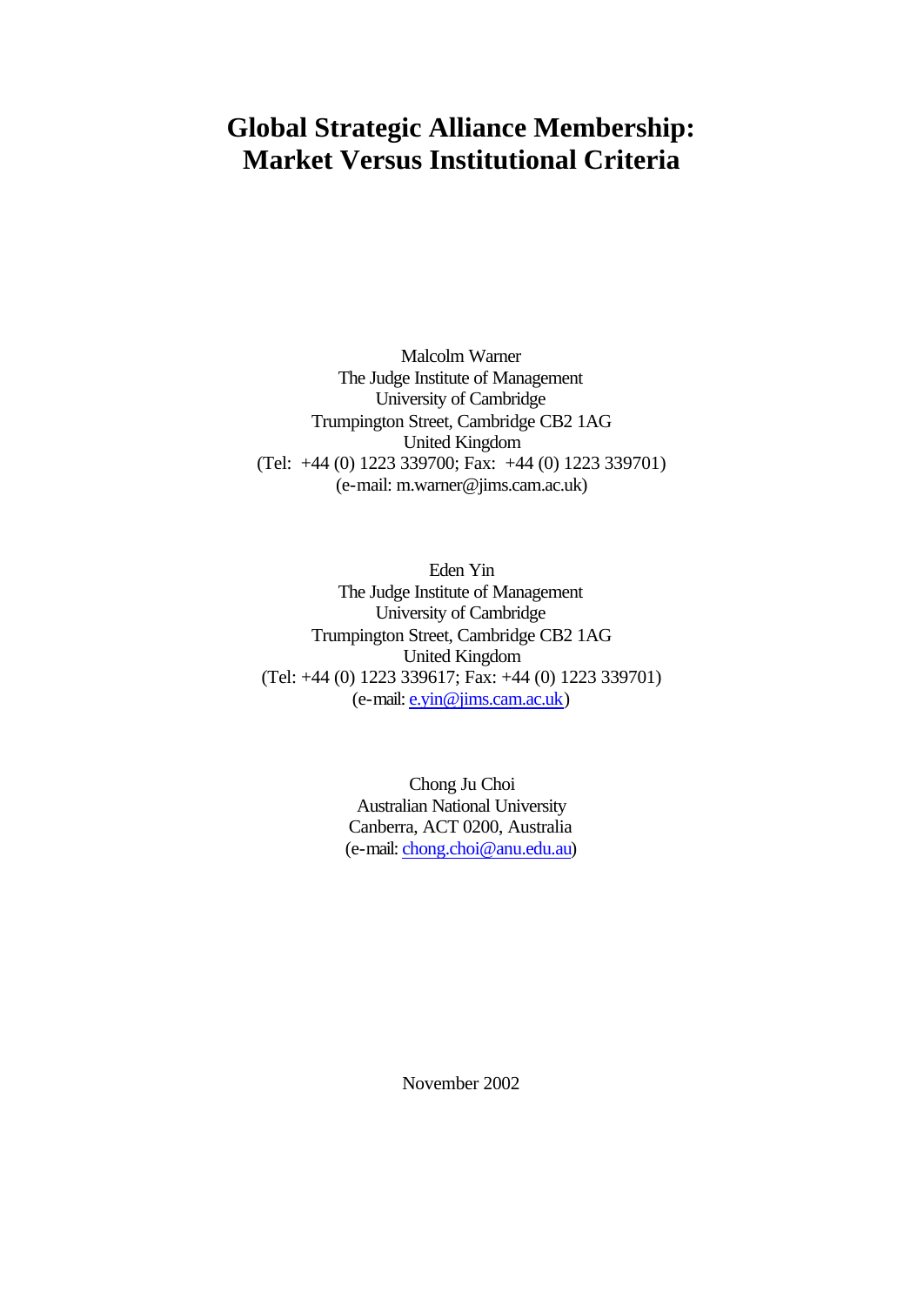## **Global Strategic Alliance Membership: Market Versus Institutional Criteria**

## **ABSTRACT**

Global strategic alliances have become a major research topic within all areas of management research. However, existing studies focus on performance rather than on partner search and selection; and even the research on partner selection does not analyze the situation of an "existing" global strategic alliance evaluating potential new members. The purpose of this paper is threefold. First, we show that the evaluation criteria for new members need to combine market as well as cultural and institutional factors, e.g., a so-called "dual criteria approach". Second, we analyze forces that propel existing GSAs to place more emphasis on such cultural and institutional criteria besides market ones. Third, we examine factors that can be used or considered as valid indicators for an applicant's cultural and institutional identity.

## Keywords

Alliances; Culture; Dual Criteria Approach; Global; Institutions; Market Criteria; Norms; Strategic Alliances; Values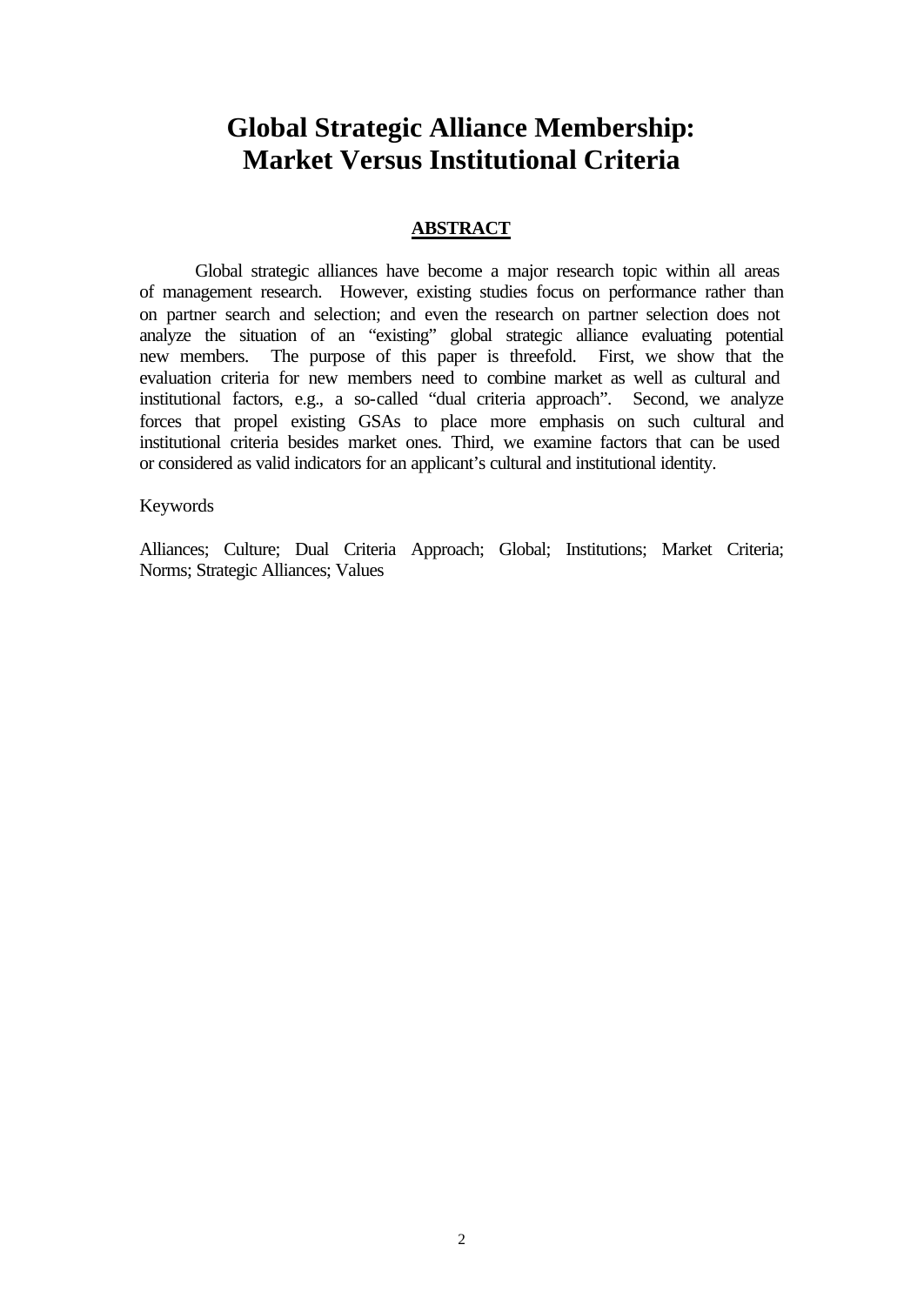## **Global Strategic Alliance Membership: Market Versus Institutional Criteria**

## **INTRODUCTION**

A firm's ability to exchange knowledge and negotiate within a network of social relationships has become increasingly critical to success in today's global business environment. Most of the vast past research on global strategic alliances has, however, tended to rely primarily on economic and market performance analysis; it has thus, we believe, underestimated the complexity of such relationships and in so doing has tended to enhance less than fully our understanding of such structures and processes. Beamish and Killing (1997), Gulati (1998) and Spekman et al. (1998) for example provide a comprehensive recent review of the strategic alliance literature. Past research as set out in such overviews treats an alliance as a static entity and ignores the fact that it may undergo a life cycle (Spekman et al. 1998). This life cycle perspective, which has profound implications for partner selection, has not been adopted by and developed in previous studies in investigating this issue  $-$  as far as we can ascertain. Moreover, this past analysis has not sufficiently analyzed the role of uncertainty, complexity, and the importance of political contexts. In other words, past research on GSAs has only told part of the story.

 In this paper, we highlight the role of institutional factors, such as cultural and social ones, as well as the conventional market and economic criteria emphasized in most previous research in assessing value and overcoming such highly uncertain and changing global economic environments in the selection of new members for existing strategic alliances. We believe that previous studies on partner selection have not sufficiently taken into consideration these institutional factors (Duysters et al, 1999; Hitt et al. 2000; Shenkar and Yan 2002). We are not, however, underestimating the role of one set of criteria at the expense of the other; rather, we seek to bring out the complexity of the issues involved in the "Dual Criteria Approach" that we later set out in this paper.

Research in global strategic alliances (to be referred to as GSA from now on) has shown that once analysis moves away from purely market and economic models of perfect information and frictionless exchange, it is clear that decisions on strategic alliance performance and new member selection in the so-called "real world" are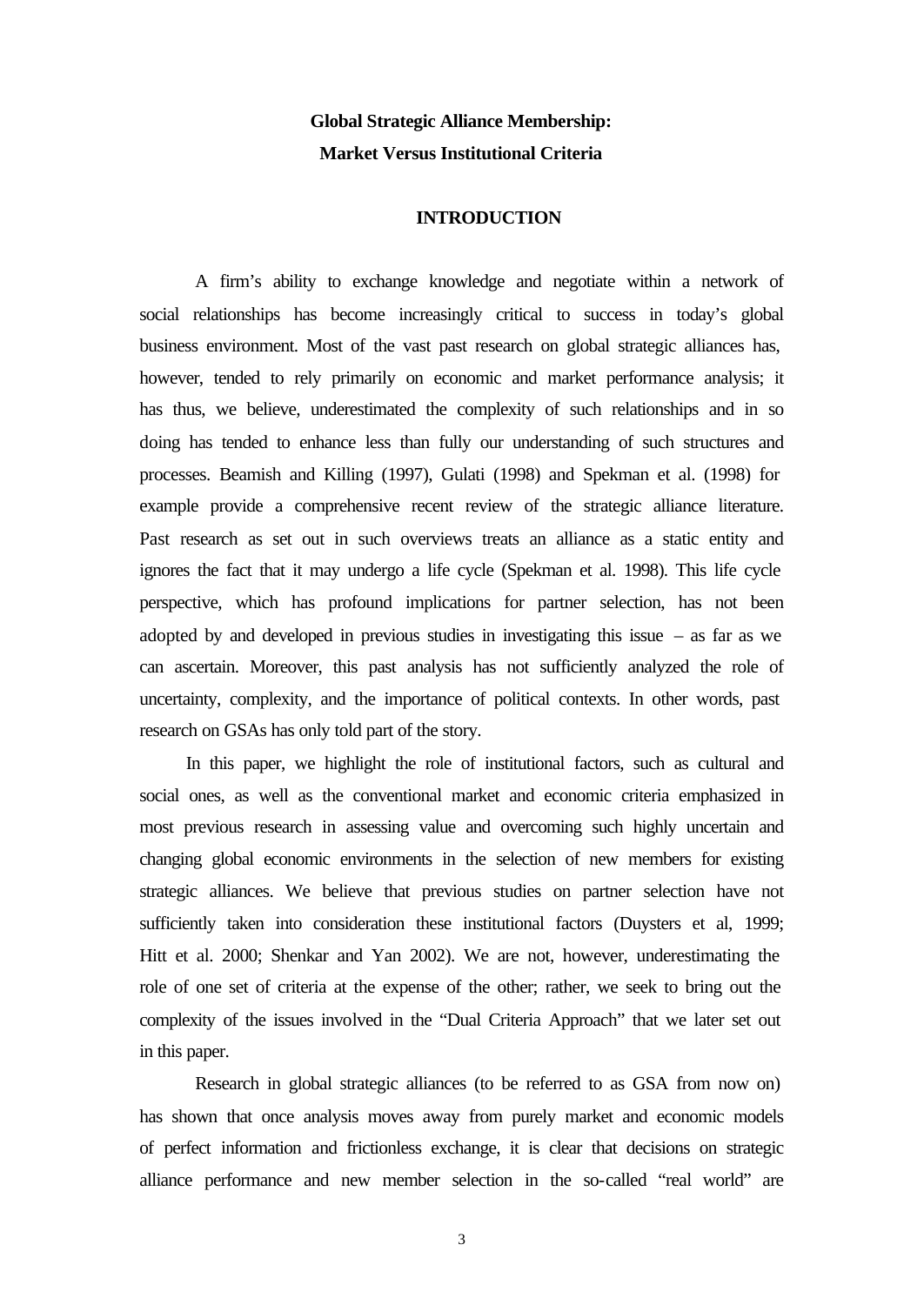predicated on imperfect competition and co-operation based on cultural and/or social institutional factors, as well as relationships at a national or international level (Burt, 1992; Coleman, 1990; Granovetter, 1985; Keohane, 1988; North, 1990; North and Weingast, 1989; Olson, 1965; Ostrom, 1992; Putnam, 1988; Schelling, 1960). Related research in international relations and international political economy on cooperation and partnerships has also shown the importance of 'culture', involving beliefs, values, and norms as fundamental drivers of exchange, partnerships and cooperation (Axelrod, 1984; Cowhey, 1993; Jervis, 1988; Joynt and Warner, 2001; Schelling 1960, 1966; Snidal 1991; Sugden 1986; Young 1991).

 In contrast to the transaction cost- and economics- oriented scholars, the more behaviourally-oriented institutional and social science researchers believe that cooperative exchange may not necessarily need be driven solely by opportunistic motives (Boisot and Child, 1988; Burt, 1992; Choi, 1994; Granovetter, 1985; Frank, 1988; Ouchi, 1980). These researchers, who include sociologists, psychologists and anthropologists, show that exchange relationships may be maintained even without invoking legal and contractual governance mechanisms of a formal kind. In this strand of research, factors such as culture, history, shared values and social norms play an important role in enforcing trust-based exchange, in a similar way to parallel research in international relations and international political economy studied the nature of path dependent historical criteria in successful collective action (Grieco, 1990; Haas, 1992; Keohane, 1988; Krasner, 1991; Martin, 1992, 1993; Mayer, 1992; Ostrom, et al., 1992; Putnam, 1988).

This paper aims to provide a conceptual framework for analyzing new membership selection for an "existing" GSA, when both market and institutional factors are already taken into account. Although market performance and indicators may be a primary factor in new membership, we suggest that others such as cultural, social or institutional indicators, which may often be embedded among the existing member firms, can also play an implicit role, as well as at some times even an explicit one, in the evaluation process for new members (Cowhey, 1993; Granovetter, 1985; Grieco, 1990; Keohane, 1988; Inman and Rubinfeld, 1997; North, 1990; Ostrom, 1992; Snidal, 1991; Stein, 1982; Weingast, 1997 Young, 1991). This suggestion is similar to the idea that any membership to a new club or association requires market as well as cultural, social or institutional credentials. However, the relative "critical mass" or "weighting" of the respective sides to the partnership may also be a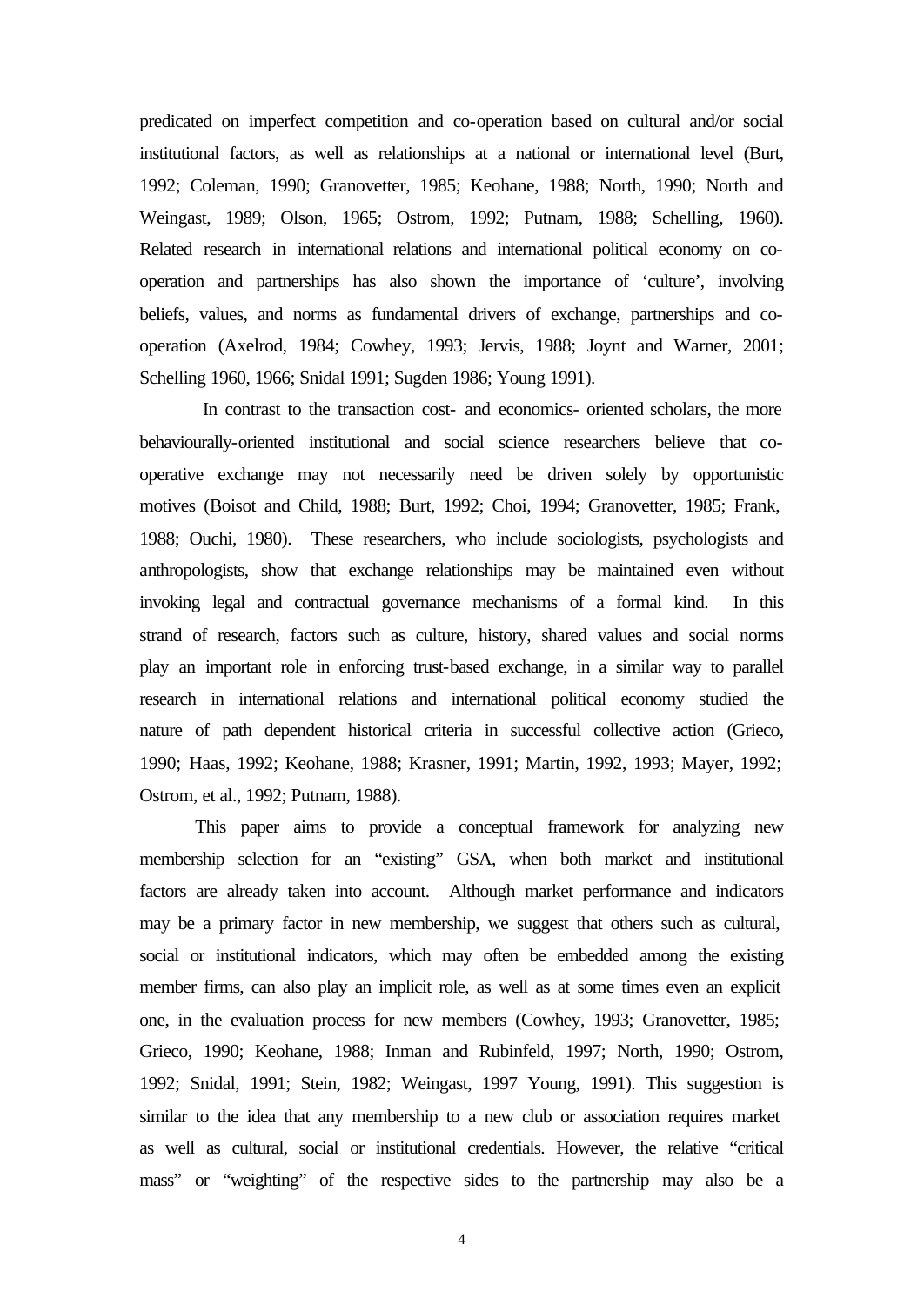consideration. A "heavy-weight" GSA may have lesser problems perhaps with a much smaller partner in terms of compatibility; in this sense, size does matter.

 To be more specific, the purpose of this paper is to analyze the criteria used in assessing new strategic alliance membership by the existing members of the GSA. We attempt to adopt the life cycle perspective advocated by Spekman et al. (1998) in examining this issue. Recent reviews of the strategic alliance research such as Choi and Lee (1997), Gulati (1998), and Spekman et al. (1998) show that this area, in particular, the evaluation of potential new partners by the existing members of GSA, has not been sufficiently addressed in the literature.

The major conjectures and contributions of this paper are as follows. First, we believe that cultural/social fit or compatibility is one of the key determinants of a GSA's success. Therefore, an existing GSA, when evaluating a new applicant, should adopt a dual criteria approach that takes both economic/market and cultural/cultural qualifications of a new applicant firm into consideration. Second, we believe that certain factors such as uncertainty, complexity and difficulty in assessing an applicant's value, will drive GSAs to place more emphasis on non-economic, cultural or social institutional criteria. Third, we believe GSAs, in assessing the institutional identity of an applicant, tend to focus more on certain indicators than others, for example, the embeddedness of an applicant in an existing social network (Gulati 1998). In this paper, we provide a preliminary but general framework for analyzing such cultural and social, as well as institutional identity factors and their role in setting the foundations of new membership evaluation of "existing" GSAs.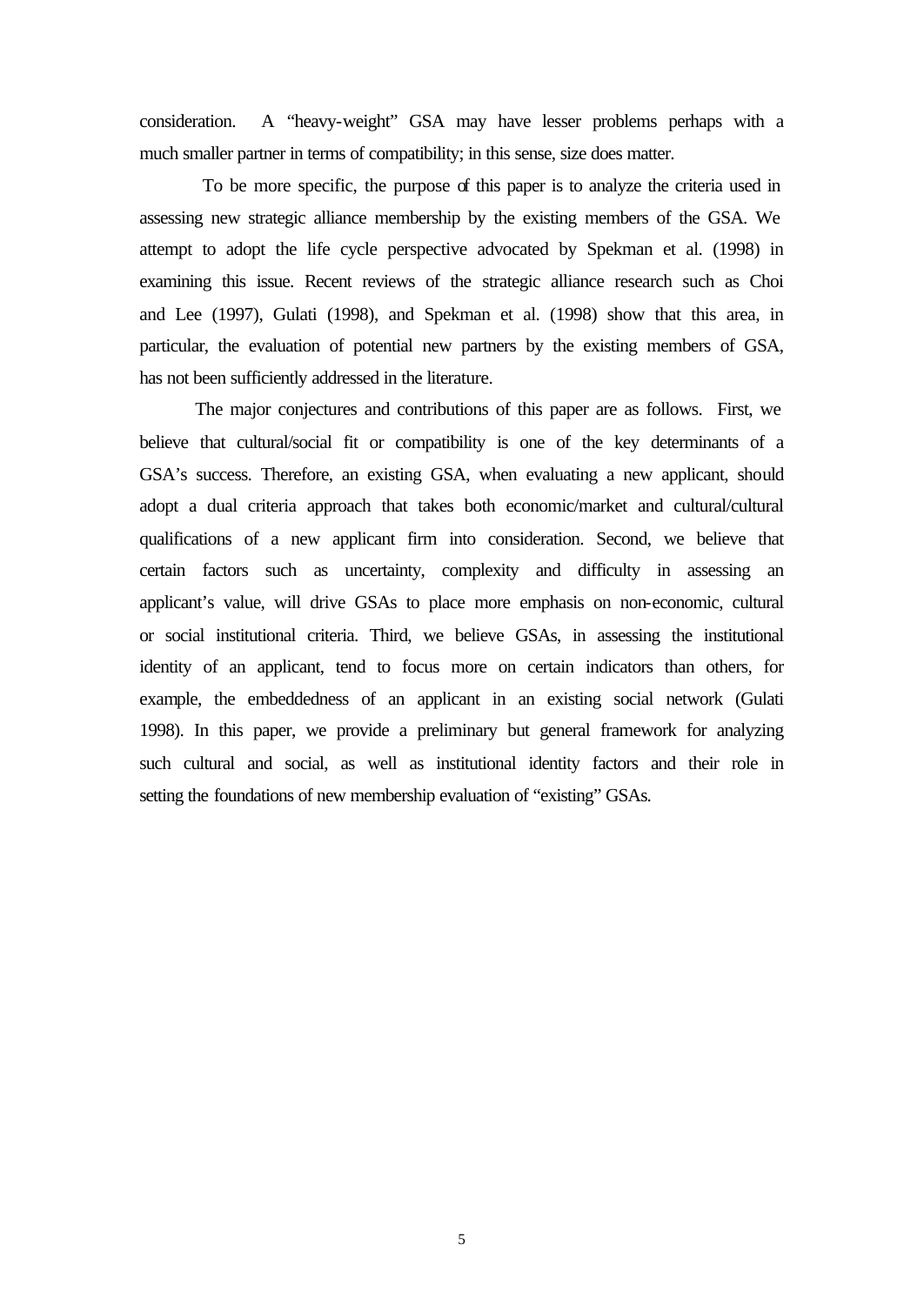## **MARKET VERSUS INSTITUTIONAL CRITERIA**

The majority of global strategic alliances fail in a few years (Beamish and Killing, 1997; Bleeke and Ernst, 1993; Harrigan, 1988; Gulati 1998). The high failure rate of GSAs across the world of global business continues to be one of the most important areas of research in various areas of management research, including strategic management, international business and organization theory. Although selecting a "wrong" partner is supposedly one of the major causes for these failures, previous research has not paid sufficient attention to the issue. Beamish and Killing (1997), Gulati (1998) and Spekman et al. (1998) provide a recent comprehensive review of the literature on strategic alliances. The majority of the existing research has focused on market performance, rather than partner selection. Among the studies that investigate this issue (Bronder and Pritzl, 1992; Dwyer and Oh, 1988; Geringer, 1988; Lorange and Roos, 1993), scant attention has been devoted to the non-economic aspect of a partner's qualification, with few exceptions (Bronder and Pritzl, 1992; Geringer, 1988). In particular, none of them investigates the scenario in which an existing GSA evaluates a new applicant.

Under a purely market or business based framework, the assumption is that the contribution and value of the firms applying for membership can be easily measured and evaluated and will thus serve as the only criteria of the international negotiations; thus there are no measurement costs or uncertainty and there will be clear transparency about requirements for new members. Figure 1 below shows the abstract system of anonymous exchange used in a purely market-driven model for analysing transactions and co-operation in joining an existing GSA. A general weakness of such a framework is the emphasis on outcomes, rather than processes, which helps to show the nature of the negotiations and co-operation that lead to particular outputs.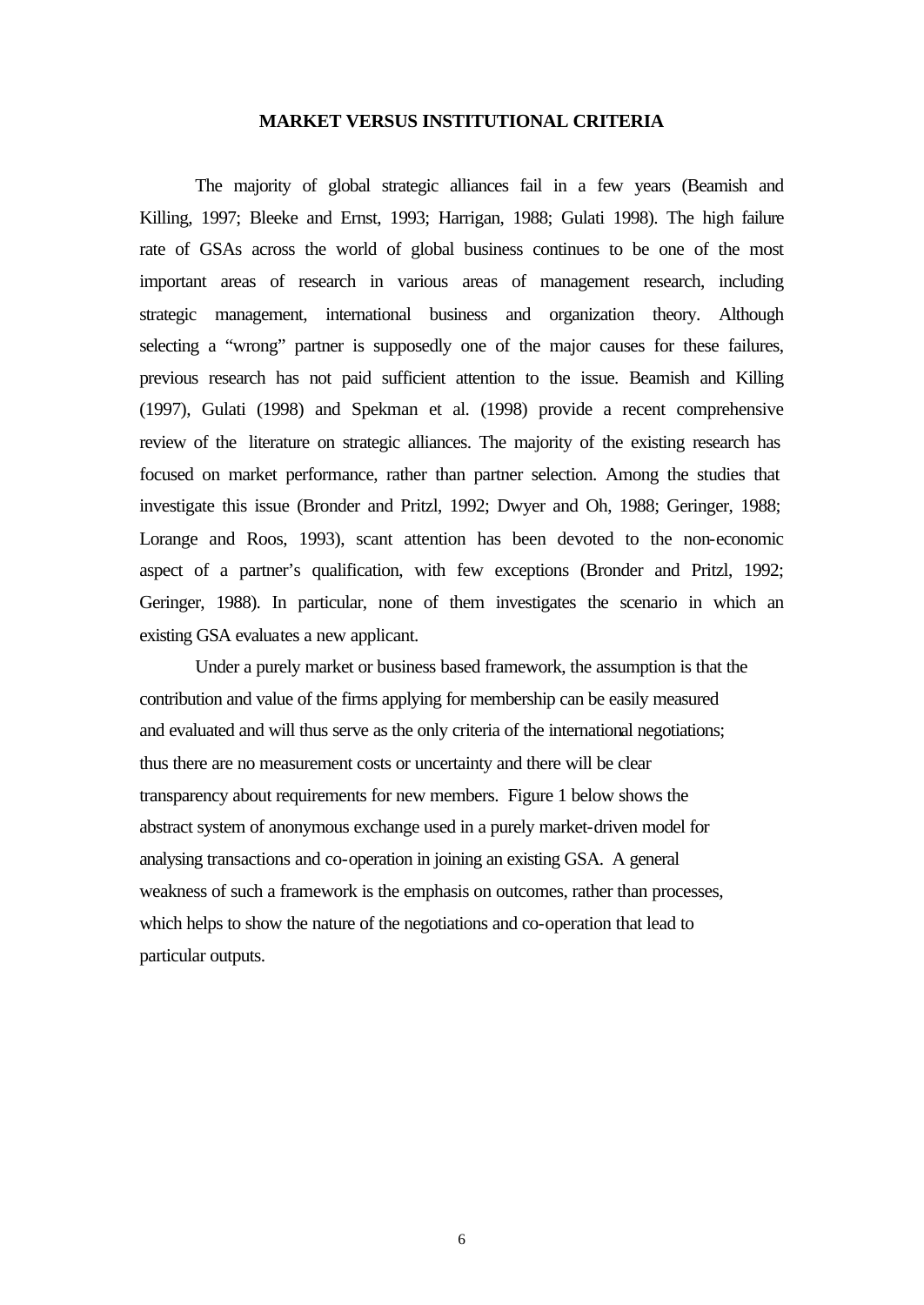

Research in international relations, politics and psychology on collective action (Olson, 1965) and co-operation all indicates the importance of non-marketdriven criteria when an agent is to establish a cooperative relationship with others. Putnam (1988), developing the earlier works of Gourevtich (1978), Rosenau (1969), has analyzed the importance of two levels of analysis, in terms of domestic and international interactions in international co-operation. His analysis shows that such co-operative negotiations are neither purely domestic nor purely international, and need to take into account such dual causes and constraints as domestic welfare concerns, international economic laws and so on.

Likewise, in psychology, research demonstrates that in any collective decision making situation, decisions about the admittance of new members is rarely done through single, clear criteria, such as business or financial factors (Keohane, 1988; Olson, 1965, 1982; Ostrom, 1993; Putnam, 1988).

Furthermore, the analysis of partner selection also bears similarities to the recent research in organization theory that has begun to combine research on negotiations and coalition analysis (Murnighan and Brass, 1991; Polzer, et al., 1998). These works have blended the more economic and rational aspects of negotiation analysis with the more social and social psychological aspects of coalition analysis. Coalition research, which has similarities to work on collective action (Olson, 1965, 1982) in political science and international relations (Keohane and Ostrom, 1995), shows that once coalitions form, cognitive processes of social interaction lead to amplify certain salient aspects and characteristics of group members (Tajfel and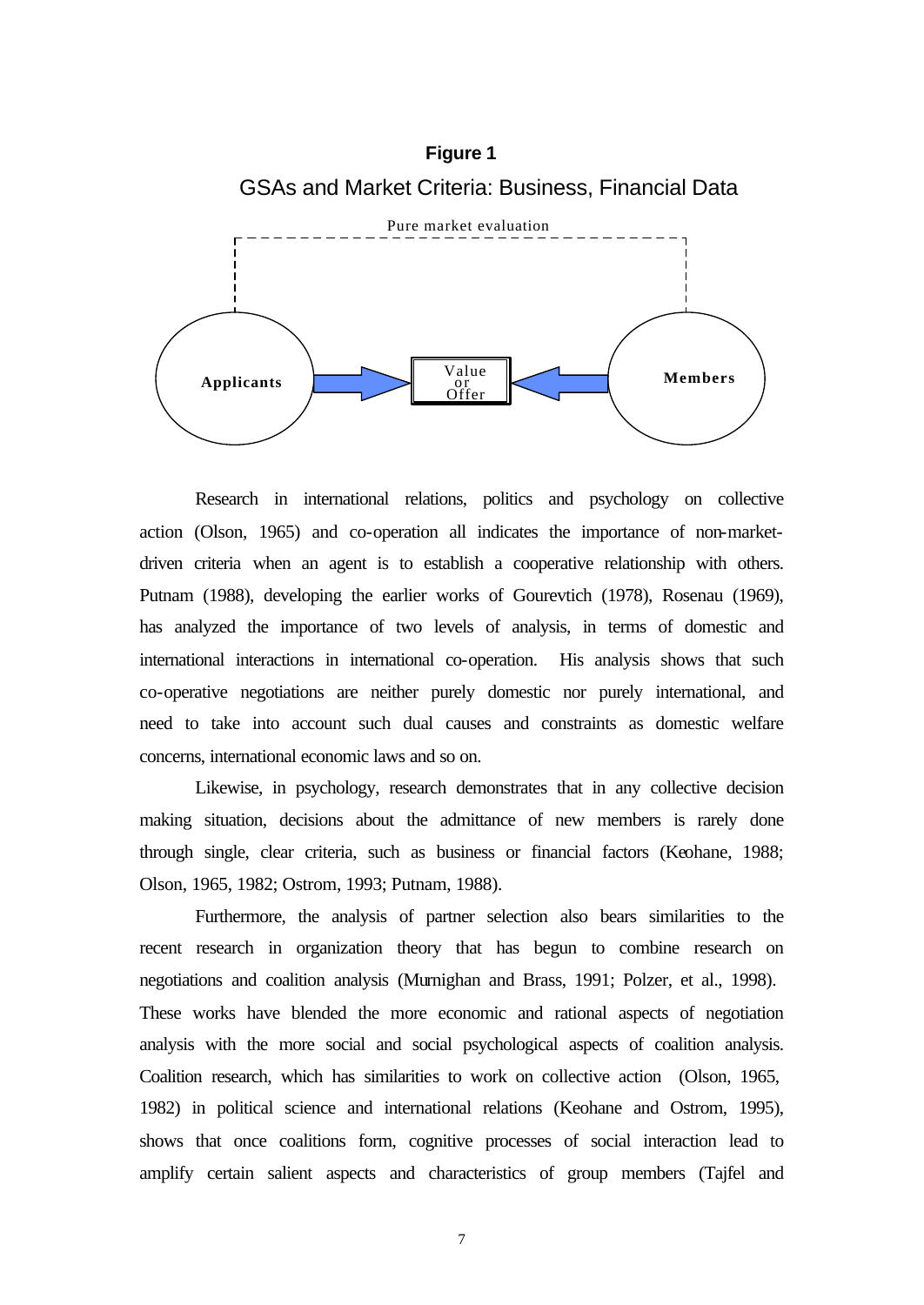Turner, 1986). These boundaries and points of salience are the focal points, made famous by Schelling (1960), and who showed that shared values, beliefs can allow cooperation and co-ordination through such focal points.

The dual criteria approach to strategic alliance membership proposed in this paper is similar to the above, in that at one level of negotiations there are the economic criteria of new membership, which can be more widely understood by existing members and potential applicant firms. But at a second level of negotiations, there are the culturally or socially driven, institutional criteria that can be important in terms of long-term compatibility and co-operation with the already existing members of the strategic alliance. This dual criterion is related to the notion of "cultural compatibility or fit" that is discussed by a few studies on partner selection. Bronder and Pritzl (1992) acknowledge the importance of a "cultural fit" in selecting an alliance's partner. Spekman (1988) emphasizes that selection of a good partner depends heavily on "goal congruence" between partners. Wilson (1995) points out the importance of social bonds and the role these play in alliance development and continuity. Industry practitioners also indicate that many alliances' failures can be attributed to their ignorance of "cultural compatibility" among the alliance partners and a third to half of all failures attributed to the human dimension (Fedor and Werther, 1995).

 This is not to say that "cultural compatibility" is a sufficient condition for success in alliance partnership formation, however. There are still alliances that fail even where the conditions for cultural match have been met. Similarly, there are alliances that perform well but where the partners are not culturally matched. In the paper, we are talking about the probabilities of success in alliance formation. From the studies cited above, it would seem that the probability of success is enhanced if the cultural fit is more appropriate. The question of how to measure this "fit" is however problematic.

It should also be recognized that cultural/social compatibility carries a wider meaning. It is manifested at both national and corporate level. Although a firm's corporate culture is intrinsically linked to its national culture, a firm may find partners that are compatible at the corporate level but not at the national level or vice versa. The following figure can illustrate this point.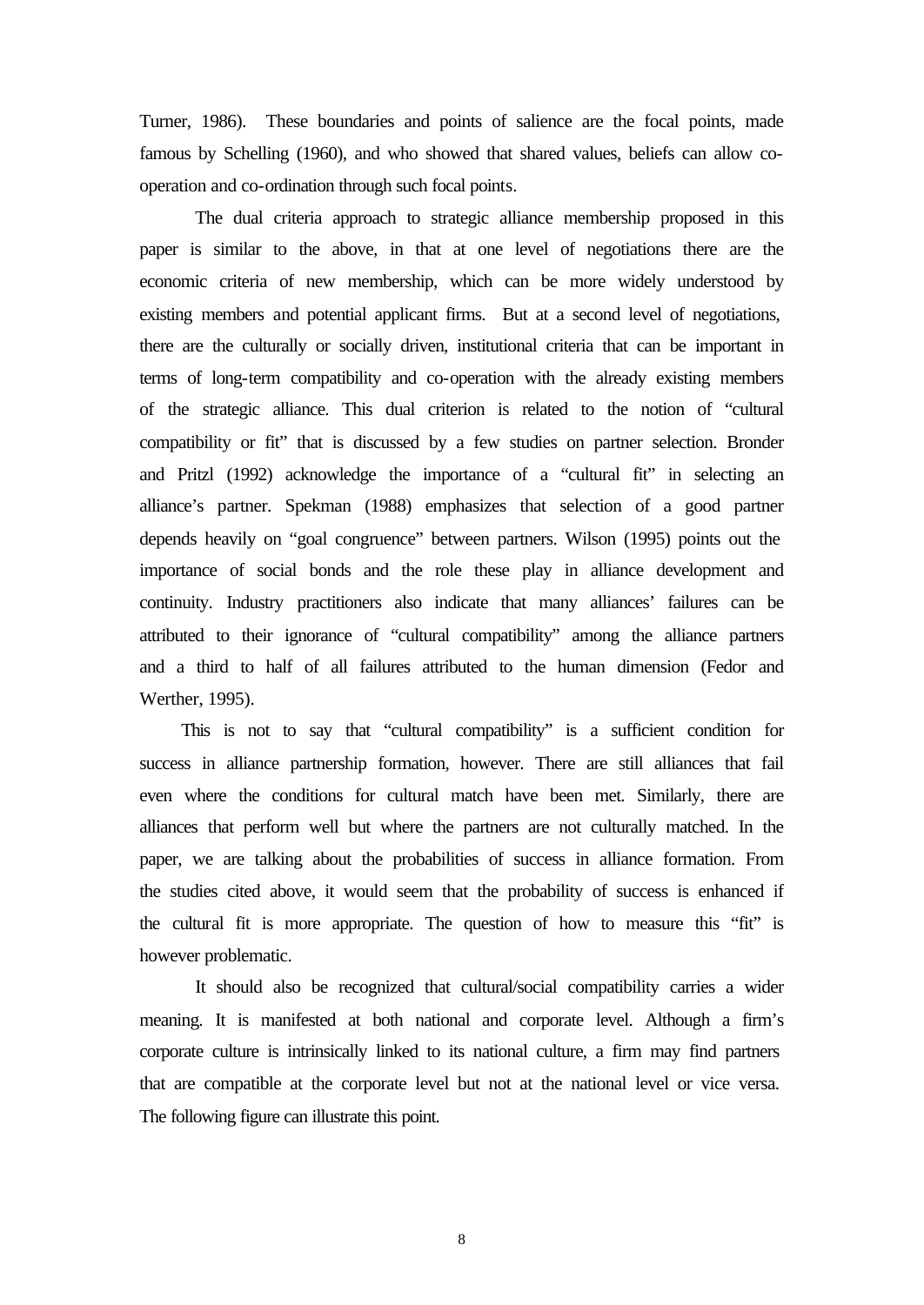## **Figure 2 Corporate Culture and National Culture**



## **Corporate Culture**

GSAs and potential applicants can locate in all four quadrants. For instance, a UK firm and a US firm may find themselves quite similar in terms of their national culture but vastly different in terms of their corporate culture. Similar situations can occur between a Chinese and a Korean or a Japanese firm. We believe that corporate culture is the dominating force in international business cooperation and the assessment of cultural/social compatibility at corporate level is influenced by the broader compatibility at national level but shaped by it. Therefore, we do not intend to dwell on the cultural/social compatibility issues at the macro level.

In the current context, e.g., where existing GSAs choose a partner among new applicants, we believe that, although business or market-based criteria are important in selecting such a partner, the integration of corporate culture between an existing GSA and its applicant proves to be vital to the success of their future cooperation. It is clear that whether or not this integration can be achieved critically depends on the social/cultural compatibility between an existing GSA and its applicant. Therefore, we believe that an existing GSA, when it evaluates an applicant, should adopt a dual criteria approach, which emphasizes both market and institutional criteria, in order to be successful. Hence:

*Proposition 1:* The adoption of a dual criteria approach by an existing GSA when it evaluates a new applicant will increase the likelihood of the alliance's future success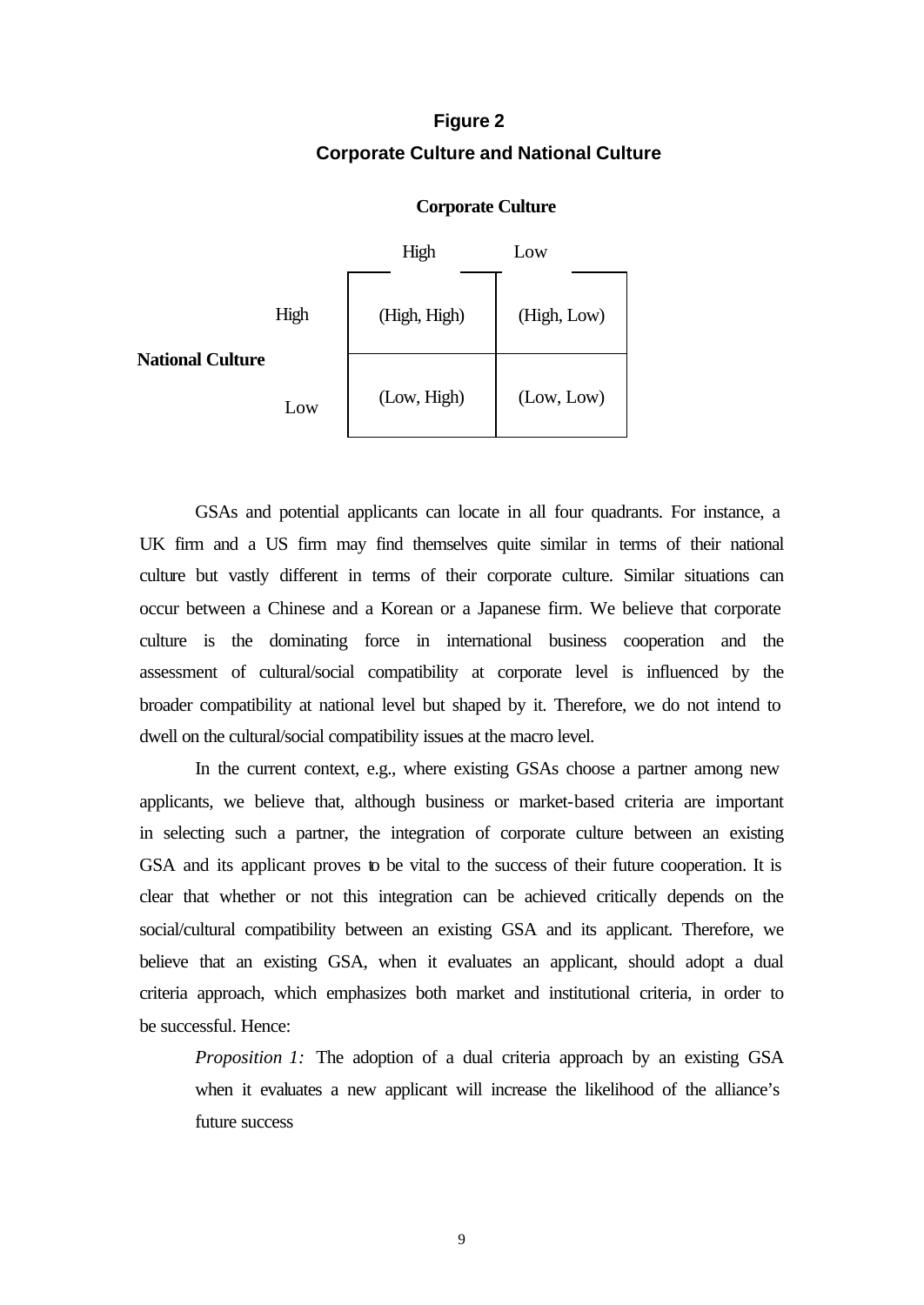This proposition is based on the premise that given other things being equal, the higher the cultural/social compatibility between an existing GSA and its applicant, the more likely the alliance will be successful. Adopting a dual criteria approach will enable an existing GSA to better identify a culturally/socially compatible partner among a group of new applicants. The reasons why the adoption of dual criteria approach enhances the probability of a GSA being successful are further elaborated as follows. First, trust among alliances' members is a critical determinant of an alliance's success (Bleeke and Ernst, 1993; Buckley, 1992; Yoshino and Rangan, 1995). Therefore, trust may be considered as the "cornerstone of the strategic partnership (Spekman, 1988). Trust can increase cooperation and collaboration, improve relationship flexibility, increase quality, lower the costs of co-ordinating activities (Smith, Carroll, and Ashford, 1995) and improve alliance productivity and efficiency (Aulakh, Kotabe and Sahay, 1996; Ring and Van de Ven, 1992; Sitkin and Roth 1993).

Trust can also be a powerful control mechanism for governing economic transactions (Bradach and Eccles, 1991; Dyer, 1996; Gulati 1995). Research indicates that the development of trust between alliance partners is significantly influenced by the culture of the alliance participants (Jennings et al., 2000). For socially/culturally compatible firms, due to their shared values, beliefs, norms or common practices, it is relatively easier for them to develop trust and therefore increase the odds of their alliance being successful. Trust, therefore, may be higher where cultural fit is optimised.

Second, although the lack of trust will hinder the effective communications and collaboration among alliances' members, the lack of proper mechanisms or channels through which effective collaborations and communications can be conducted is another reason to be blamed. For a GSA consisting of culturally/socially compatible members, besides the fact that trust is relatively easier to develop among its members, it is also more likely for such a GSA to establish mechanisms or channels to facilitate its members' collaboration and communications. Trust, therefore, may here reduce transaction costs.

 Moreover, cultural/social compatibility among its members also enables GSAs to establish a more flexible governance structure and to cultivate the contribution and value of each member, including the newly joint ones. These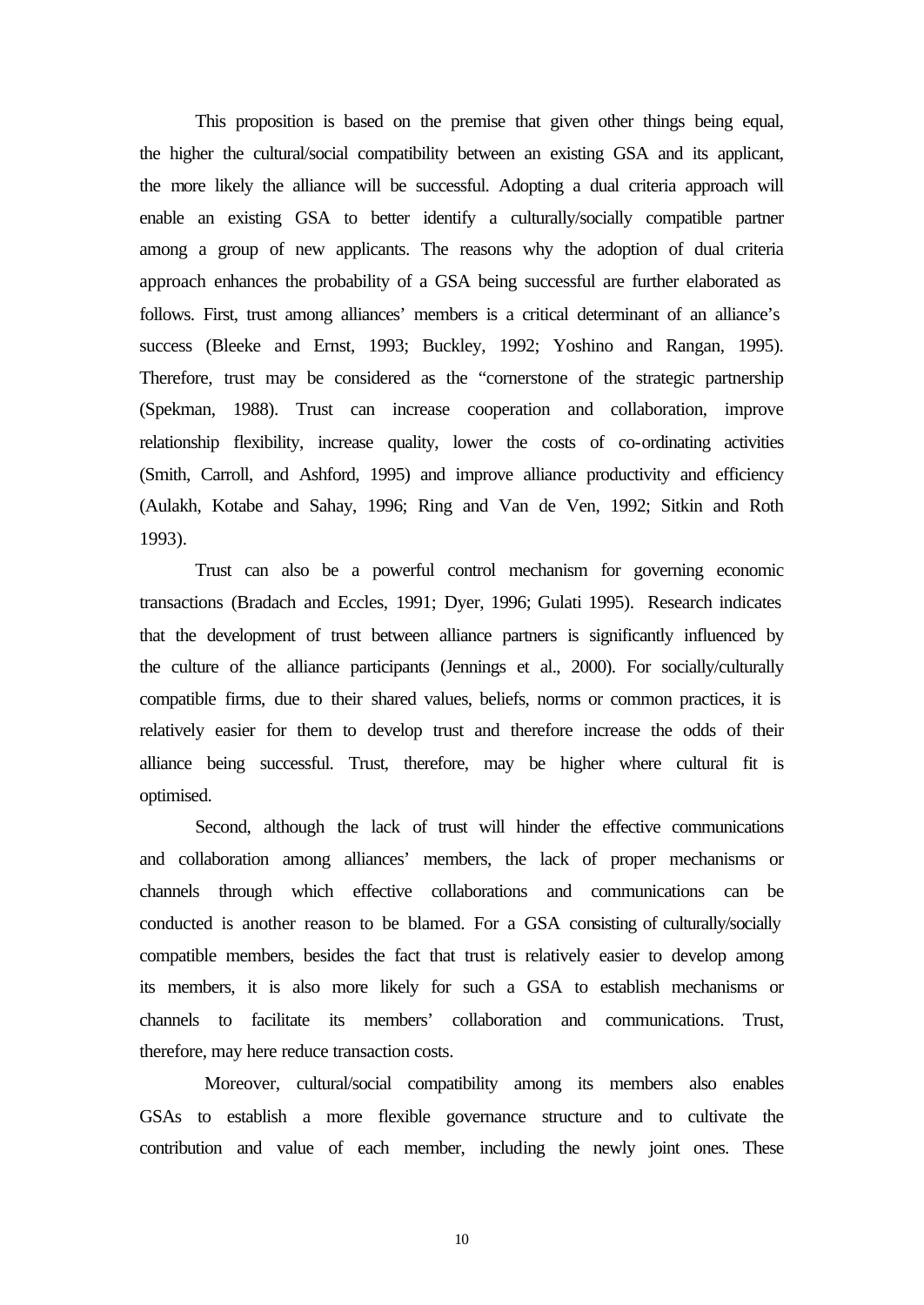advantages collectively will increase the likelihood of a GSA's success. Compatibility, therefore, may also reduce transaction costs.

 We also believe that existing GSAs are more inclined toward adopting this dual criteria approach. The intuition is as follows. Existing GSAs have already established a set of explicit or implicit beliefs, rules, norms or common practices, e.g., an alliance's corporate culture (as distinct from the wider cultural setting that the alliance members may belong to) which enables each member to function properly. GSAs' members jointly create this culture over the course of their cooperation and via repeated interactions through which they have become aware of the difficulties in working with members from various backgrounds, in particular, members from different cultural backgrounds. Therefore, they are acutely aware of the importance of accepting a culturally/socially compatible member into this "club" in order to preserve an existing corporate culture. We believe that for new firms potentially joining an existing GSA, the existing members will tend to depend further on such exclusive exchange based on alliance norms, beliefs and historical transactions. For example, existing members will rely on traditional criteria and to prefer new members firms presenting a lower, culturally and/or socially defined psychic distance (O'Grady and Lane, 1996), in combination with the more tangible, business and financial factors and criteria for new membership. Such "psychic" distance has been a widely researched factor in preventing the implementation of particular international partnerships. On the contrary, for a firm that is not currently in a GSA, even though it may have prior alliance experiences, the dual criteria approach that strongly emphasizes the cultural/social criteria may not sound as obvious or as necessary as for those existing GSA members. Hence,

*Proposition 2*: Existing GSAs are more likely to adopt a dual criteria approach when evaluating an applicant compared to firms that are not involved in GSAs

Although we believe that existing GSAs have a higher tendency to adopt a dual criteria approach, this tendency is also subject to a set of factors that are to be discussed below.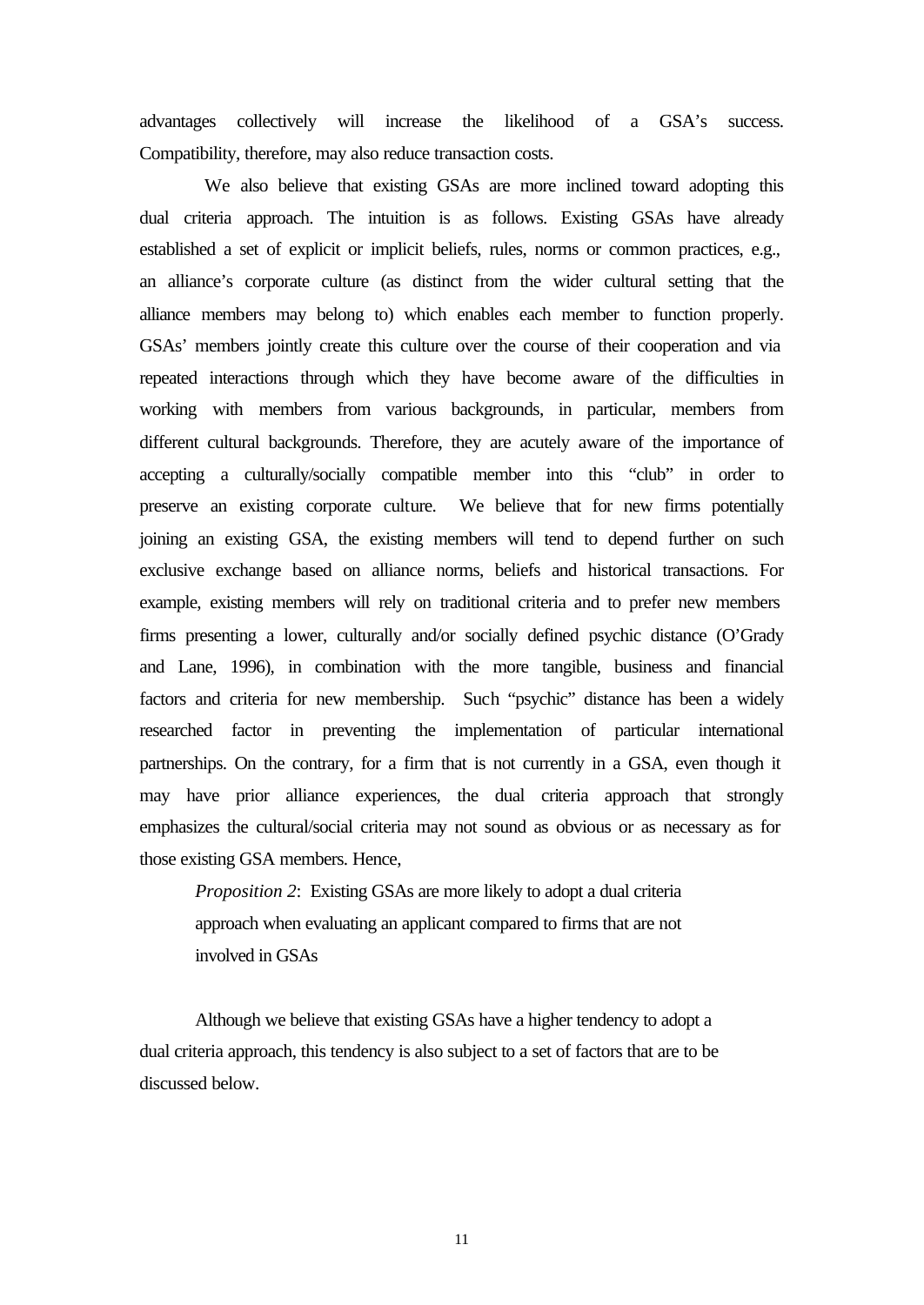## **FACTORS DRIVING THE ADOPTION OF A DUAL CRITERIA APPROACH**

 Research in non-market transaction societies by anthropologists and legal researchers has shown how selection of co-operative partners is carried out in such societies (Landa, 1994; Posner, 1980; White, 1970). Under conditions of uncertainty, which often occur as trade and exchange spreads into broader territories, such societies have a tendency to use "fixed" identity characteristics to determine optimal co-operative exchange partners; all negotiations are restricted by the drivers of fixed identity. This criterion of fixed identity is that of relatedness or closeness of the actors and in many such non-market exchange societies, this is based on ethnic background and kinship. It may also apply to homogeneous groups such as the overseas Chinese in Asia; the East Indians in East Africa; the Syrians in West Africa; the Lebanese in North Africa; the Jews in medieval Europe; the Medici merchantbankers in 15th century Florence (Choi, 1994; Geertz, 1978; Greif, 1989; Landa, 1994; Posner, 1980; Sahlins, 1965). This phenomenon is similar to firms choosing to internationalise initially towards countries that represent a lower, psychic distance (O'Grady and Lane, 1996), in terms of cultural and social values, structure and so on; it may be analogous to our emphasis on the importance of institutional identity in reducing such psychic distance by the existing members of a GSA towards new applicant firms.

A good contemporary illustration of this phenomenon we may cite is the case of "Sino-foreign" joint ventures in the People's Republic of China, where a foreign GSA partner, say in Hong Kong or the Overseas Chinese domain, may choose a culturally compatible domestic Chinese state owned enterprise. Again, even if not as culturally close as in this example, a Japanese or South Korean GSA partner may be relatively more at ease with a PRC applicant than one from a psychically distant culture. Since not all GSAs are always made with culturally or socially close partners, there may be situations where these conditions are necessary and where they are sufficient or both.

Compared to economic or market-based criteria, which are straightforward and "objective" in the sense that applicants' qualifications can often be quantified and therefore are comparable across firms, institutional criteria are subjective and intrinsically complicated. Hence, the adoption and implementation of a dual criteria approach can be a difficult and time-consuming task. GSAs may be reluctant to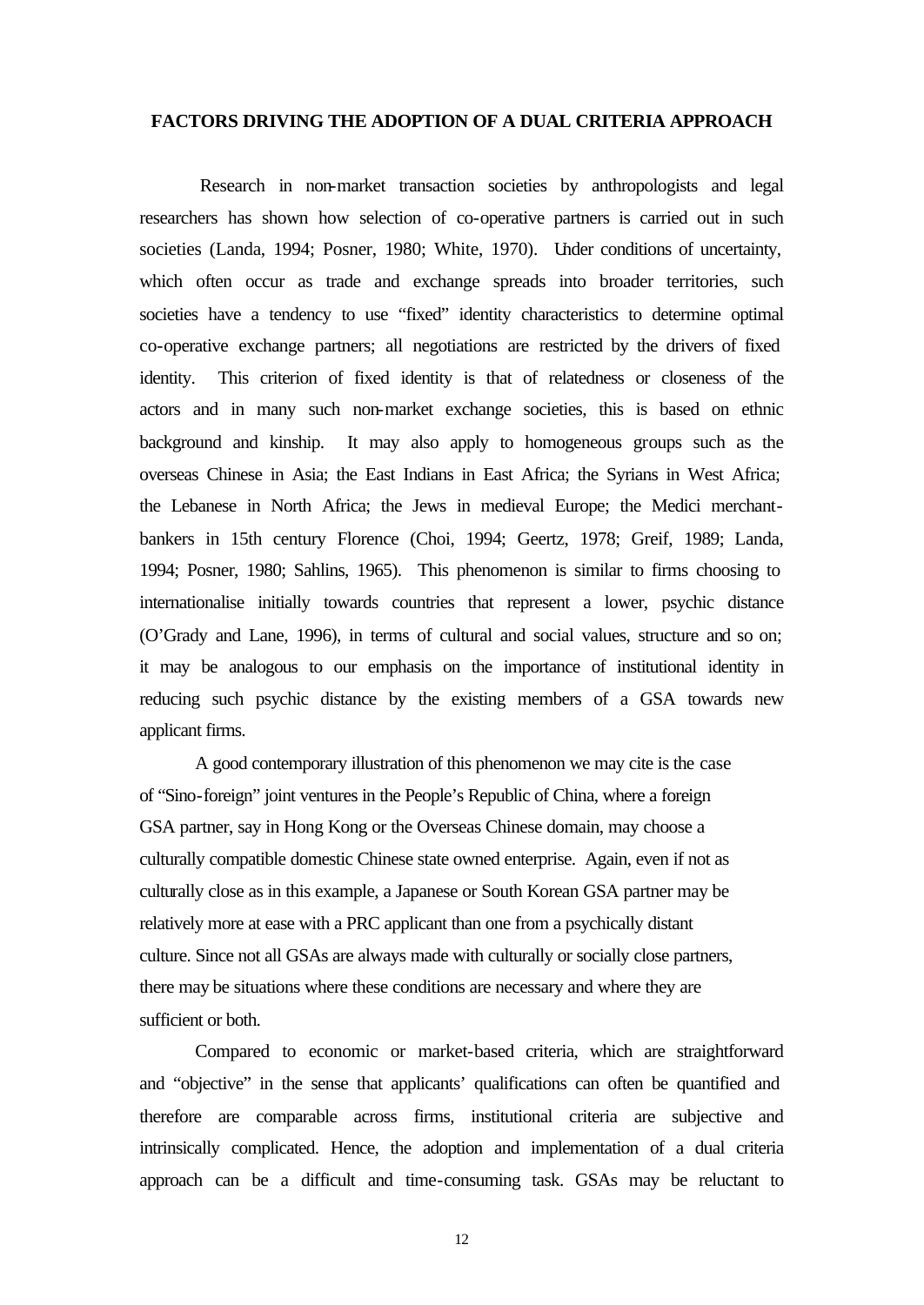pursue it even though they are aware of its importance. However, under certain circumstances, GSAs are compelled to endorse such an approach in evaluating its potential partners. We believe the following factors have strong influence on a GSA's motivation to adopt a dual criteria approach: environmental uncertainty and turbulence, complexity of future task and difficulty in assessing an applicant's values and contributions.

## *Environmental Uncertainty and Turbulence*

The international environment is complex with information uncertainty and characterized by actors moving to gain a competitive advantage, combined with intercultural differences (Larson, 1988). The nature of negotiations for new members in any GSA is becoming increasingly complex, with mixed motives in most decision making (Schelling, 1960). Therefore, uncertainty and turbulence in environments where GSAs operate exert strong influence on GSAs attitude toward such a dual criteria approach. In a highly uncertain and volatile environment such as emerging markets in Asia and South America, unexpected yet significant events that either directly or indirectly affect a GSA's business operation occur on a regular basis. Responsiveness of a GSA, for example its speed to adjust its strategies and respond to these events, is vital to its survival. Such responsiveness critically depends on the flexibility in a GSA's management. A flexible management style is more likely to be established among socially/culturally compatible firms due to their shared beliefs, values and norms through which an implicit understanding can be generated.

In a highly uncertain and turbulent environment, member firms, under enormous anxiety and pressure, are more likely to pursue opportunistic behavior to preserve their own interests. Unfortunately, in such an environment, no contractual or legal arrangements can sufficiently safeguard the pursuit of a GSA's common interest and to prevent members' selfish behaviors. Trust is believed to be able to reduce the need to create formal, costly governance mechanisms and lower the cost of coordinating exchange (Jennings et al, 2000). Trust, as discussed previously, is more likely to be established among socially/culturally compatible firms. Trust also breeds mutual commitment and effective collaboration, both of which are indispensable for a GSA to operate successfully in an uncertain and turbulent environment. Under this circumstance, existing GSAs, therefore, are more likely to be compelled to adopt a dual criteria approach which can better identify culturally/socially compatible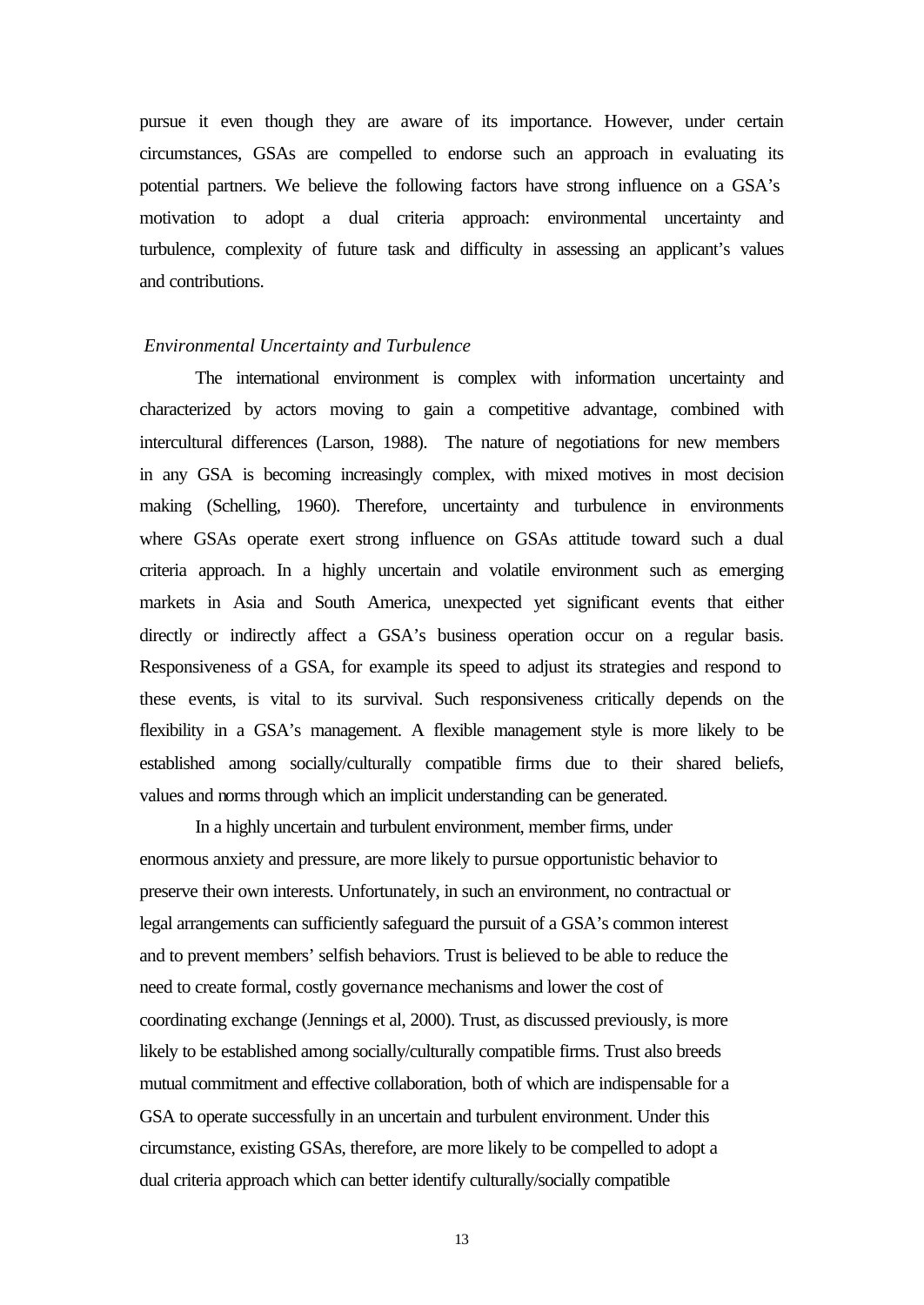members, hence, ensure the development of trust and flexibility in the alliance's management and at the same time, reduce the cost of monitoring its member firms. Therefore,

*Proposition 3*: High uncertainty and turbulence in environments where GSAs operate will make GSAs more likely to adopt the dual criteria approach and accept applicants that are socially/culturally compatible with their existing members

## *Complexity of the Task*

Firms form alliances to achieve certain strategic goals. These tasks vary in their achievability due to the level of complexity, hence, the level of difficulties involved. Complex tasks require higher level of coordination and cooperation. Moreover, strategically critical knowledge is often tacit and can only be transferred and shared successfully through certain informal channels (Choi and Lee, 1997). The development of trust will certainly increase the members' willingness to collaborate and share knowledge. It is more likely for culturally/socially compatible firms to create the amount of trust needed for massive cooperation and at the same time, establish proper channels and mechanisms through which tacit knowledge can be effectively transferred and shared. GSAs are more keenly aware of the importance of cultural/social compatibility among its members in achieving certain goals, especially goals that are intrinsically complex and require massive amount of cooperation and collaboration, for example, information sharing, knowledge exchange and transfer. Therefore, they are more likely to adopt dual criteria approach if the task is complicated.

*Proposition 4:* Complexity, e.g., the perceived difficulty of the future task, will make GSAs more likely to adopt the dual criteria approach and accept applicants that are socially/culturally compatible with their existing members

## *Difficulty in Assessing an Applicant's Values*

We also believe that difficulty and uncertainty in assessing an applicant's potential value influence GSAs willingness to adopt a dual criteria approach. In many cases, the contributions or the values of an applicant to existing GSAs may not be tangible assets, such as technological or financial resources. In fact, many of these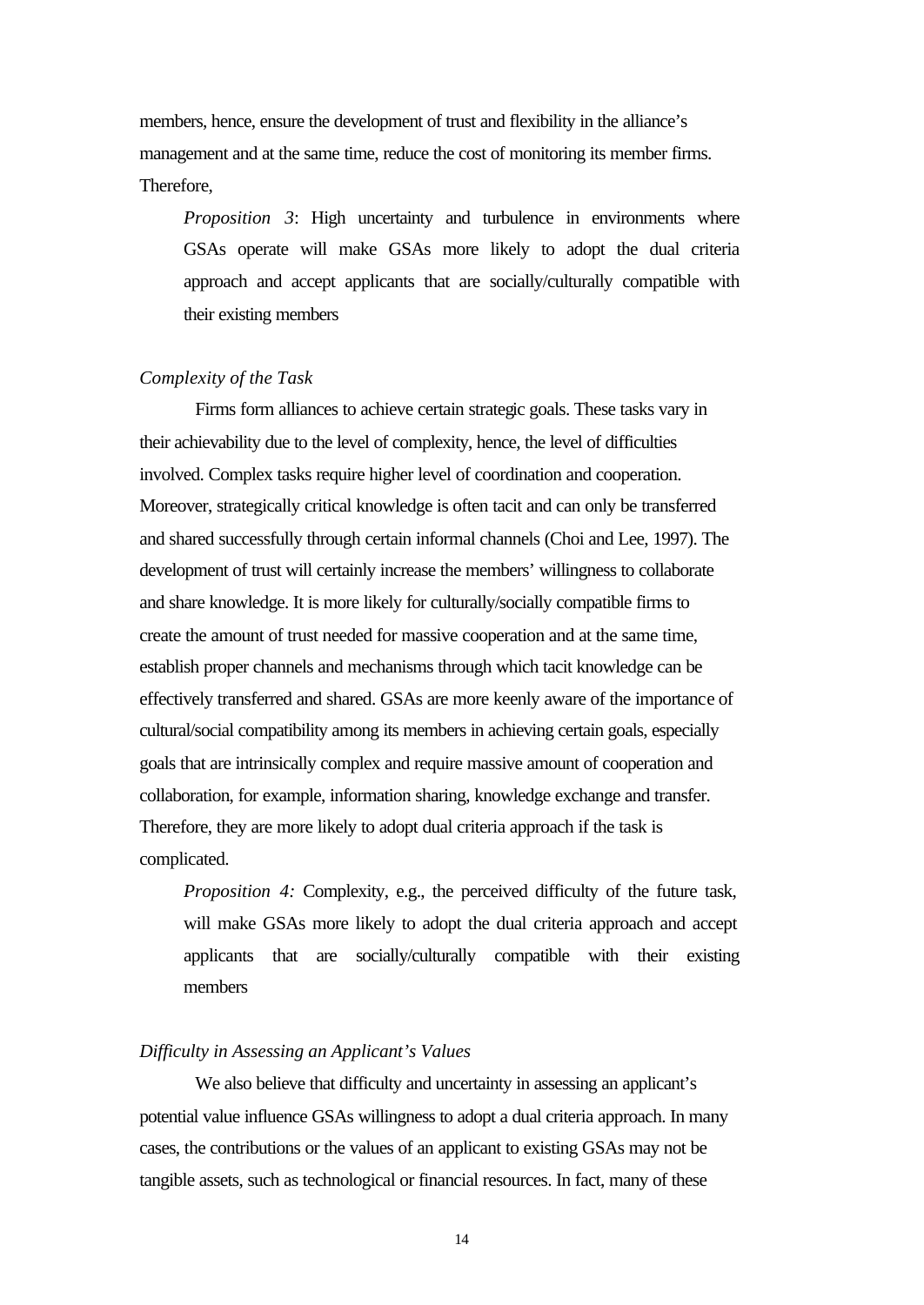potential contributions can only be utilized or materialized through repeated interactions. In other words, critical information and knowledge are tacit, which is difficult to be shared via formal channels, such as by bureaucratic procedures (formalization, standardization and centralization) or by quasi-formal ones such as meetings, seminars or conferences. Thus, the value of such social knowledge that can often be measured only over time and over repeated interactions, may be more effectively exchanged in more socially embedded relationships, values and beliefs (Burt, 1992; Coleman, 1990; Granovetter, 1985; Jervis, 1988; Keohane, 1988; Kogut and Zander, 1993; Putnam, 1988; Schelling, 1969, 1978). That is to say, this kind of knowledge is often transferred or shared through informal social/cultural channels such as chats, parties, and other forms of social gatherings. Because culturally/socially compatible firms are more likely to fully utilize these contributions, the more difficult it is to assess an applicant's future contributions, the more likely it is that GSAs will adopt a dual criteria approach, which enables GSAs reduce potential errors in their partner selection.

 The identification of this compatibility factor is driven by the life cycle analysis proposed by Spekman et al. (1998). In their study, they identify seven stages of the life cycle of an alliance and discuss the key business activities involved in each stage. We believe that GSAs are fully aware of the key business activities that will be undertaken by alliance members. In order to make the future implementation of these key activities successful, they have to make sure that the value to be contributed by an applicant firm is substantial and utilizable. Therefore, if such an assessment is difficult, a GSA will be more likely to adopt a dual approach that will ensure the "intangible" value of an applicant to be materialized in later stage of this alliance. Therefore,

*Proposition 5*: The difficulties in assessing applicants' value or potential contributions will make GSAs more likely to adopt the dual criteria approach and accept applicants that are socially/culturally compatible with their existing members

However, the relationship between the difficulty in assessing value and the adoption of a dual criteria approach is also moderated by the centrality of an applicant's function in future cooperation, e.g., the importance of these contributions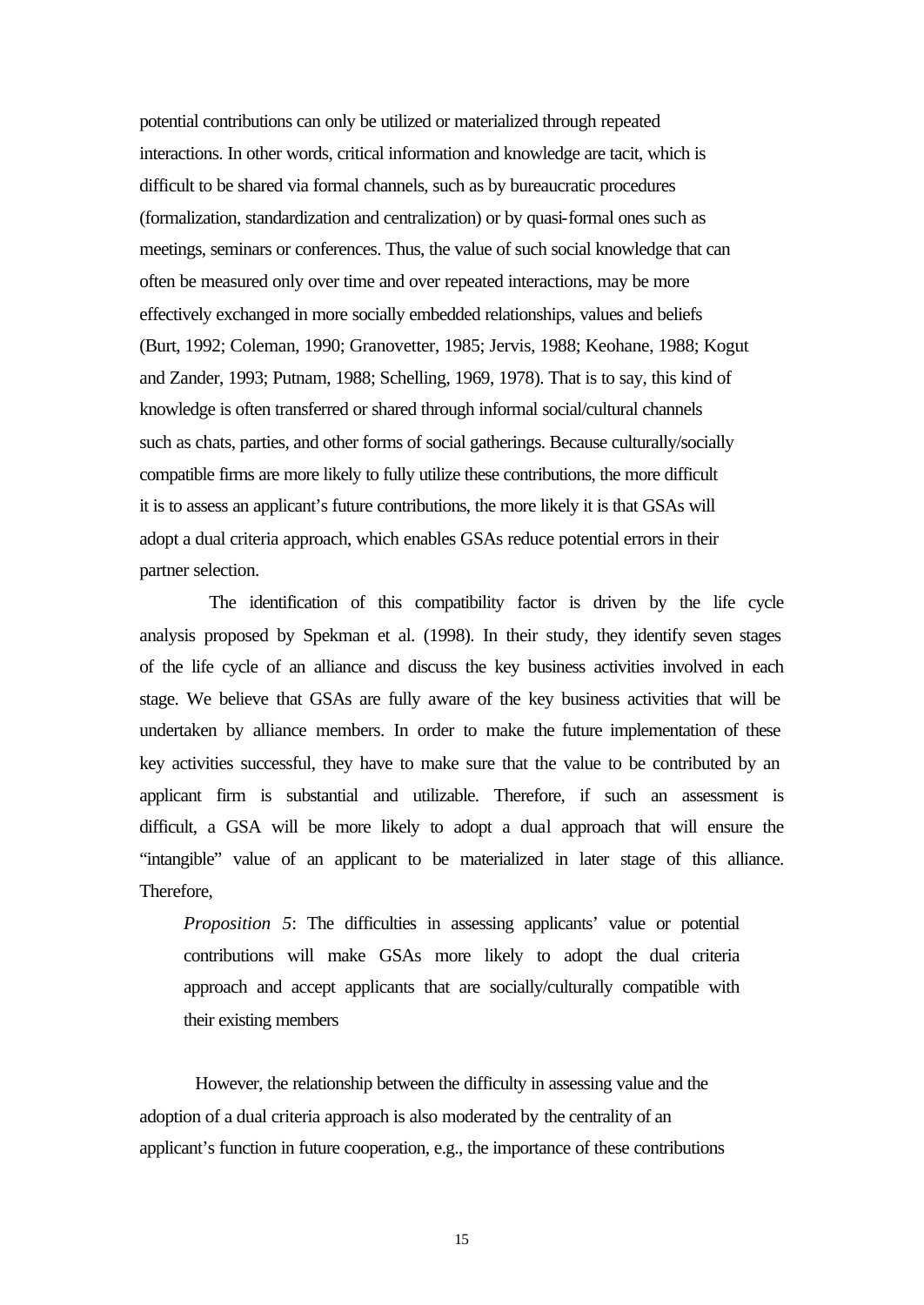to the success of the GSA. The more critical these contributions are, the more likely a GSA will focus on social/cultural criteria and adopt a dual criteria approach.

## Therefore,

*Proposition 6*: Centrality of the applicants' function in future cooperation will make GSAs more likely to adopt a dual criteria approach and accept applicants that are socially/culturally compatible with their existing members.

 The conceptual framework on factors driving the adoption of a dual criteria approach as described by these propositions is demonstrated by figure 3.





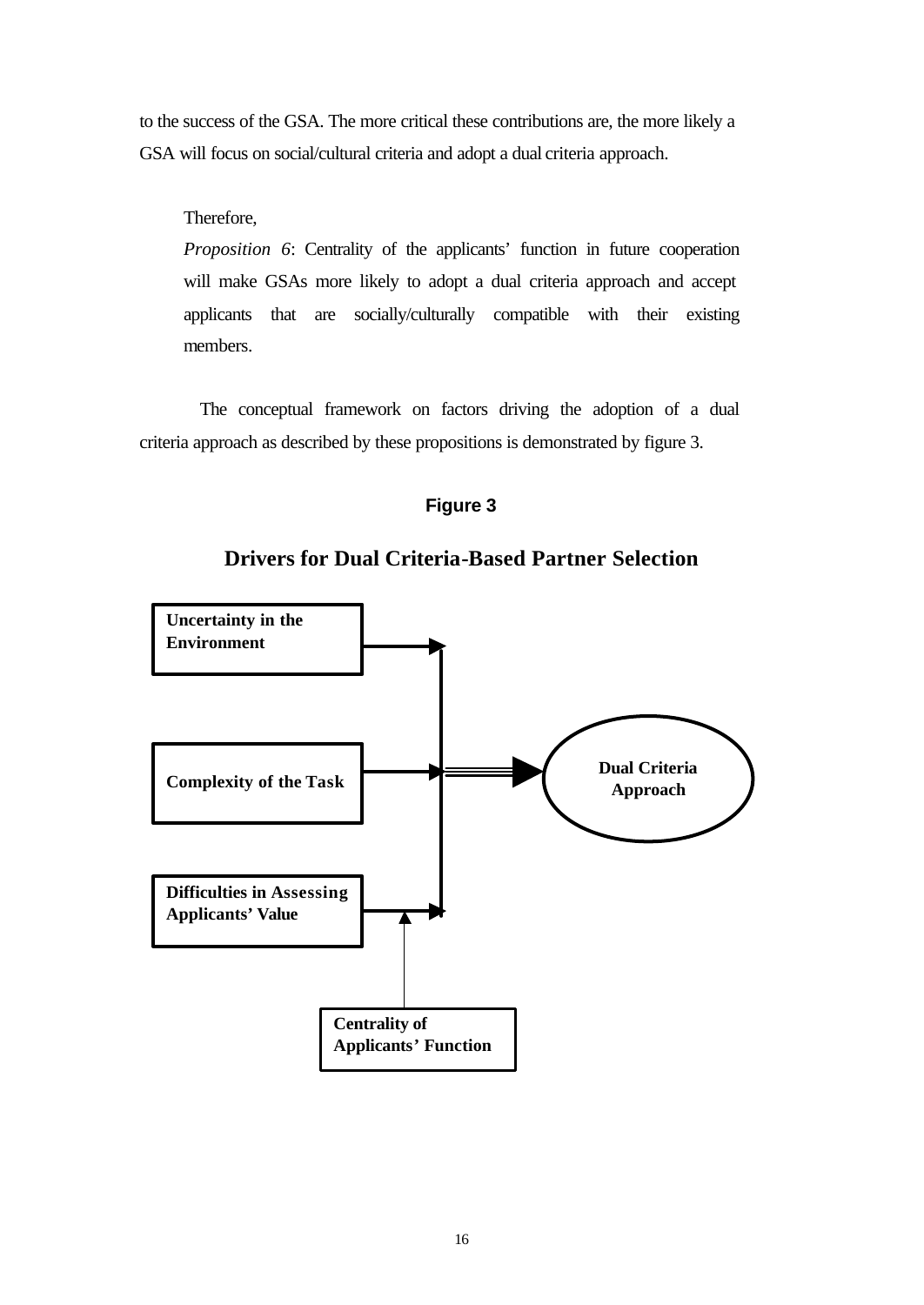### **ASSESSMENT OF APPLICANTS' INSTITUTIONAL IDENTITY**

Assessing the economic or market-based qualifications of an applicant is relatively easy because business and financial data and performance measures may be clearer to determine, although accounting conventions and corporate transparency may vary across cultures and countries. However, it is a difficult task to assess the institutional (for example cultural/social) qualifications of a firm. The knowledge or information that potential new applicant firms submit to an existing GSA can often be tacit and uncodifiable and its quality is difficult to ascertain.

With difficulties in measuring assets such as cultural and social fit, we believe that existing members tend to further depend on external cues and indicators of social/cultural or institutional identity that are embedded in the social structure of member firms (Mayer, 1992; Moravcsik, 1991; Putnam, et al., 1993). This point means that such external cues or certification, if identified, are more highly trusted, and more accurate indicators of the criteria used for admissions of new applicant firms. In this section, we provide a general framework for analyzing such social, institutional identity factors and their role in setting the foundations of new membership evaluation of existing GSAs.

As defined by Burt (1992), actors in the market and within social structures are a synthesis of two networks:

*"...the foundation is a network of constraint generating relationships some mixture of kinship, authority, and intimacy relations. Built on top of the foundation is a network of real and imagined embedding relationships."* (Burt, 1992, p. 268)

We believe that this dual nature which helps determine an actor's social or institutional identity is also linked to the idea of market signals (Schelling, 1969; Spence, 1973) which help communication and identification under uncertainty. The concept and importance of signals have been analyzed in depth in the context of international co-operation and partnerships in such works as Jervis (1985, 1988), Krasner (1991), Sebenius (1992), Larson (1988), and Fisher, et al. (1991). Milgrom and Roberts provide a more general definition of signals: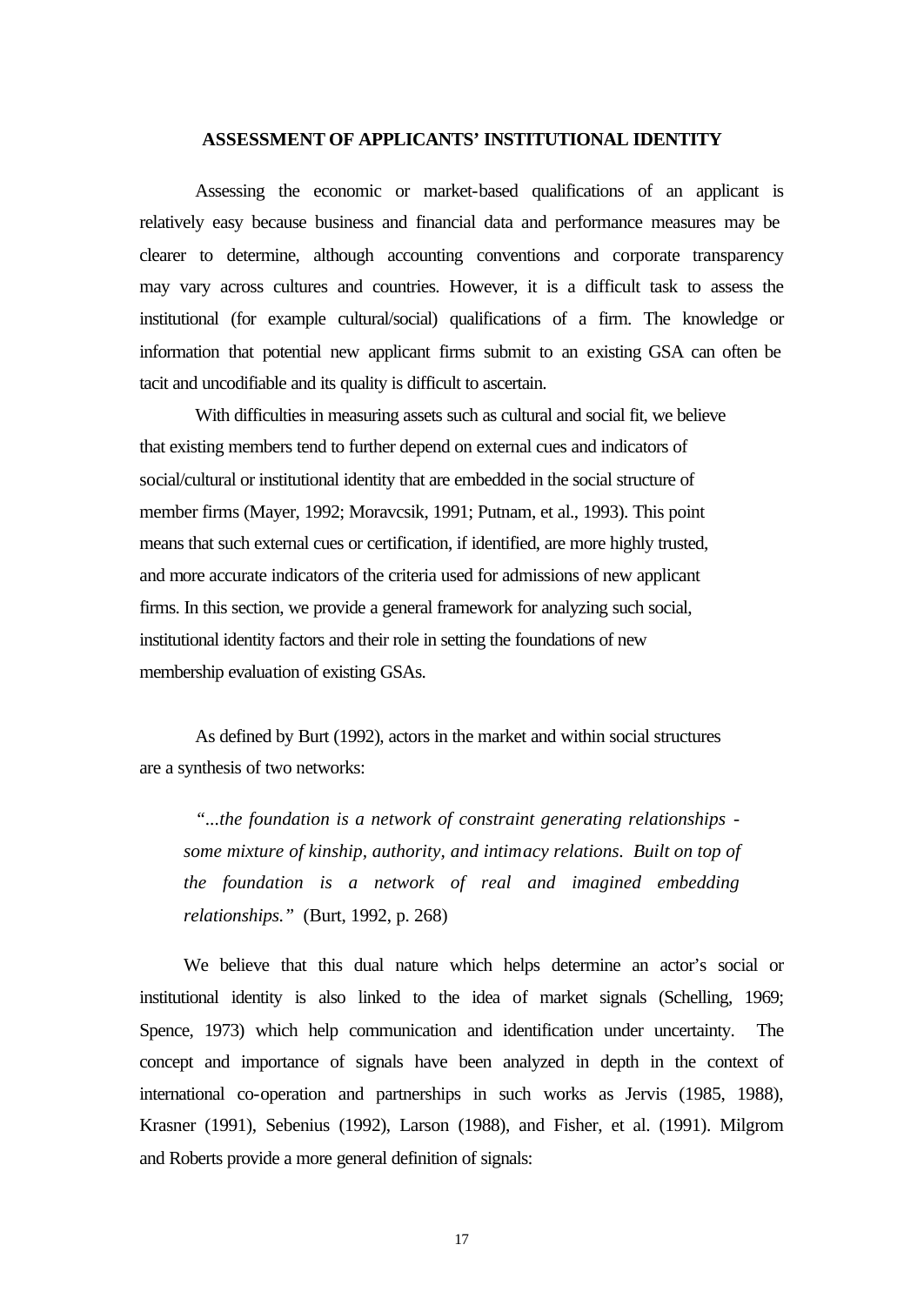*"...signals demonstrate to others the actor's intentions or abilities or some other characteristic about which the actor has private, unverifiable information."* (Milgrom and Roberts, 1992, p. 134)

There are at least two potential problems of using signals in assessing new members of an existing GSA. First, the existing GSA members may be screening and following negotiations patterns according to certain path-dependent, homogeneous beliefs, and cognitive maps of reality, which may not be an accurate measure of reality (Schelling, 1960, 1966; Jervis, 1985). As analyzed by Burt (1992), certain networks may become so dense that they may actually hold back the dissemination of important changes in reality that have occurred outside the network; thus their negotiations and information sets could be incomplete and out of date (Raiffa, 1982). It is clear that relationships (*guanxi*) in many parts of Asia may be very complex and therefore be beset with ambiguous signals. Related to this issue is the analysis of Granovetter (1973, 1985) and the importance of certain weak ties, or relatively less homogeneous relationships, in developing objective views and judgments of the external environment.

 Second, market signals can be manipulated by firms for strategic ends in their international negotiation positions. In an increasingly media dependent world with decreasing communication costs, there is a plethora of signals from numerous countries; signals can be fuzzy and difficult to evaluate (Haas, 1992; Ikenberry and Kupchan, 1990; Jervis, 1988; Keohane, 1988; Polyani, 1966; Putnam, 1988).

Recognizing the limitations of using signals to assess the institutional identity of an applicant, GSAs may rely on indices. A distinction now needs to be made between signals and indices. "Indices", as defined by Jervis (1985), are:

 *"....statements or actions that carry some inherent evidence that the image projected is correct because they are believed to be inextricably linked to the actor's capabilities or intentions."*

(Jervis, 1985, p. 276)

Indices, unlike signals, cannot be as easily manipulated. In some sense, an indexis an external, institutional type of signal that cannot be manipulated (Choi and Lee, 1997; Jervis, 1985; Kreps, 1990). The ability to use indices depends on a firm's particular, or rare experience, such as past success, that other firms competing for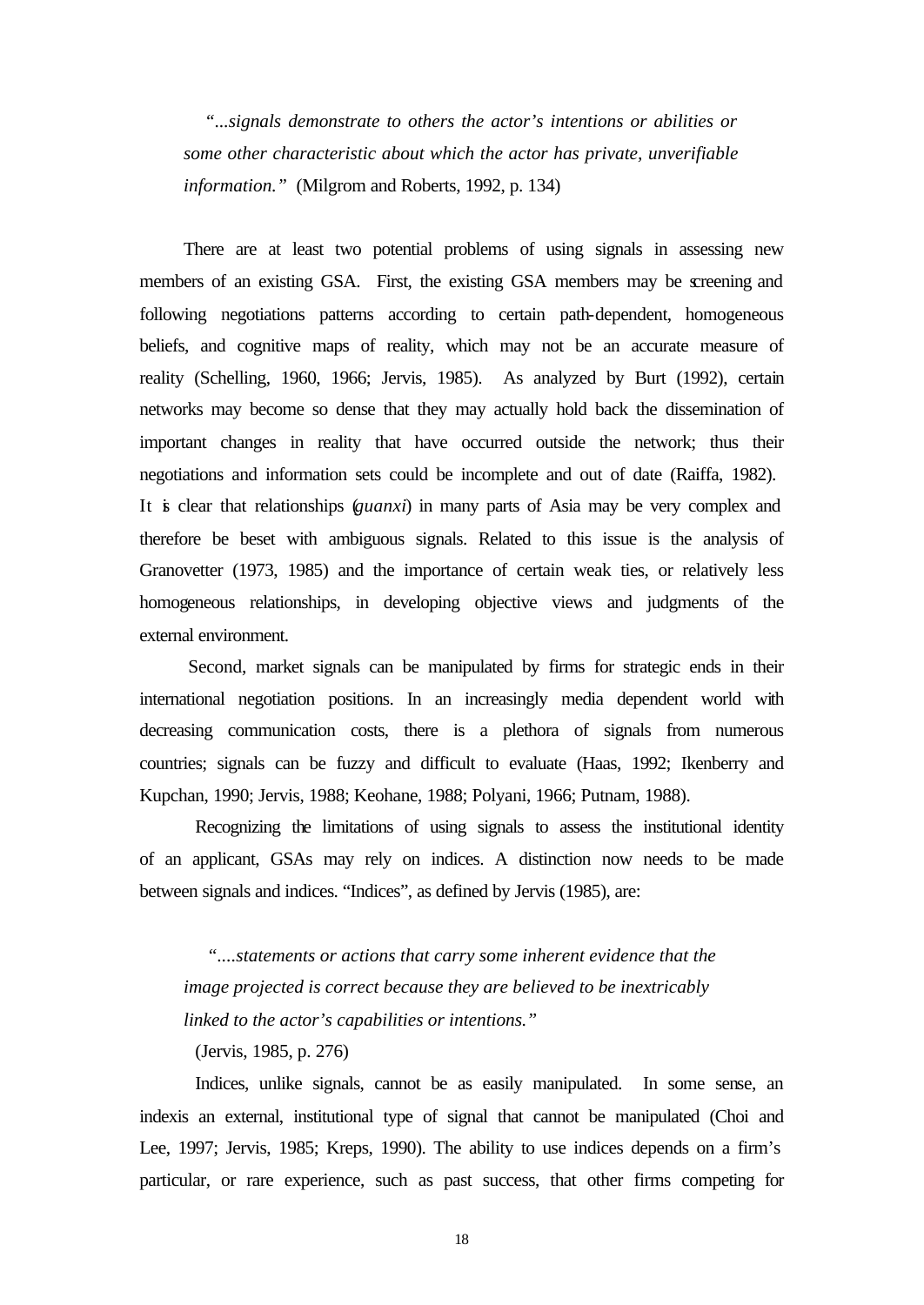entry into the existing GSA cannot easily imitate. Success breeds success and reinforces trust. Therefore,

*Proposition 7*: GSAs tend to rely more on indices rather than market signals because the former are perceived as more trustworthy and credible in reflecting the true institutional identity of an applicant.

*Proposition 8*: Giving other things being equal, established and more successful applicants are more likely to be accepted into an existing GSA, compared to relatively new applicants or applicants that have not previously actively engaged in GSAs.

The reason is obvious because applicants' past success, their alliance experiences, and their embeddedness in social network serve as strong indices. Providing information on commitments to long run business strategies, changing of senior management and successful past business ventures with major international firms are institutional indices rather than market signals. Indices are more truthful and trustworthy (Jervis 1985, 1988; Schelling 1960, 1966) and can thus be subtle, but potentially more powerful in achieving points of salience, or shared focal points (Schelling 1960) between existing GSA members and potential applicant firms.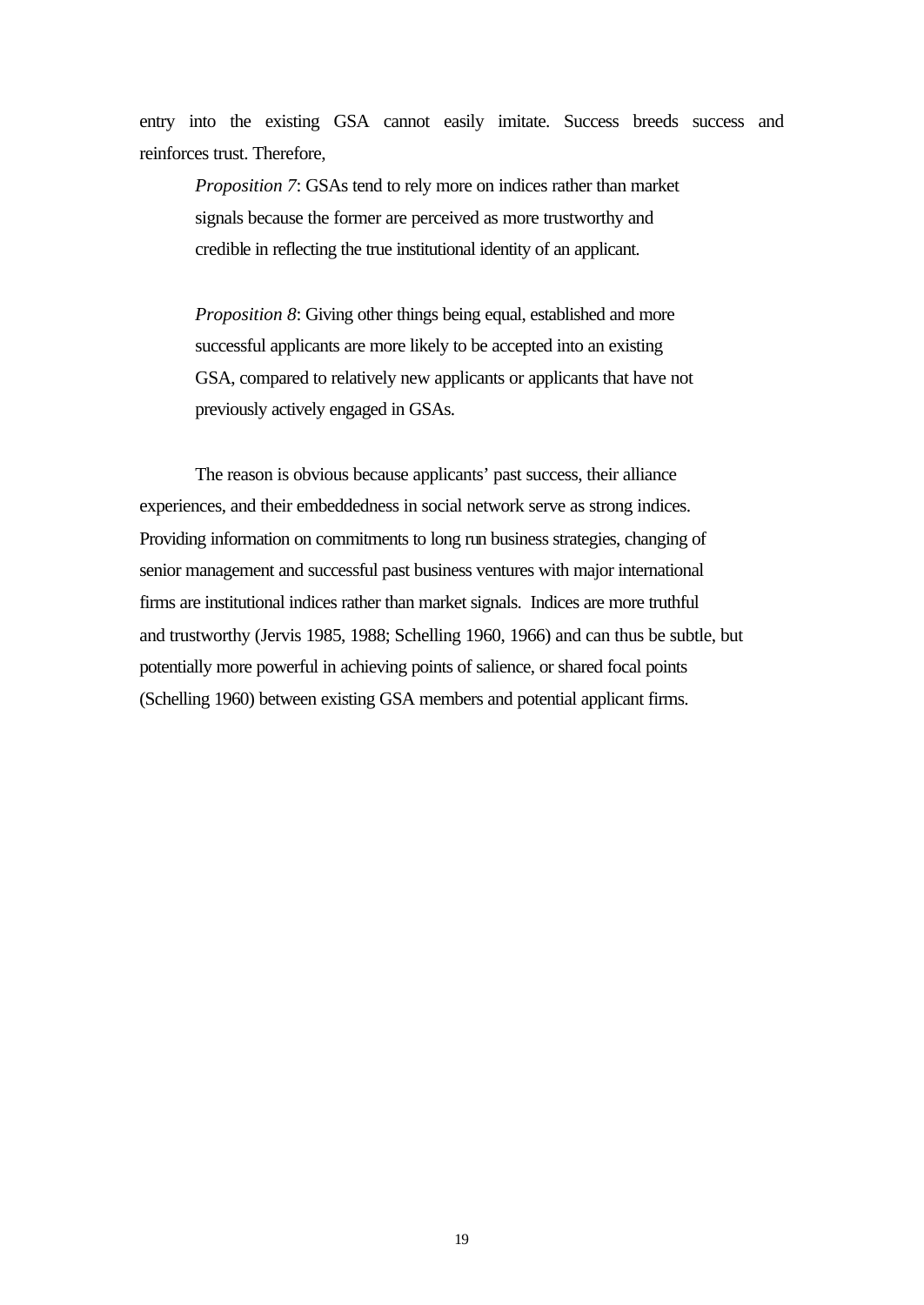## **FACTORS DRIVING INSTITUTIONAL IDENTITY**

International negotiations for the consideration of new GSA firms by existing member firms thus includes the more tangible and measurable business, financial and market criteria, along with the more intangible social, psychological and institutional identity factors. The factors driving social or institutional identity have been analyzed by researchers such as Burt (1992), Podolny (1993), Choi and Lee (1997). The key intuition is that there are certain drivers of identity, which help to certify or, "legitimize" the overall, value, content and potential of the GSA applicant firm's potential contribution (Garrett, 1993; Keohane and Ostrom, 1995; Martin, 1993; Moravcsik, 1991). This overall value and legitimacy can include not only financial and business contributions but also whether the potential new GSA applicants have compatible general beliefs, culture and value systems.

We believe there are four major indices or drivers of institutional identity which can help to determine whether a new applicant firm is accepted by the existing members of the GSA; although we believe these are the four major criteria, there could be additional factors, as is often the case in the realities of complex evaluations and negotiations. First, an applicant's other business partners or clients is a driver of identity; thus other business contacts with firms that are already members of the existing GSA is an implicit index that certifies the potential applicant firm. This is because this illustrates a certain compatibility between the applicant and the existing GSA members (Garrett, 1993; Martin, 1993). Second, the ability and reputation for commitment to innovative products, not only R&D but also new management ideas, can serve as another driver of identity (Haunschild, 1994; Olson, 1992; Putnam, et al. 1993). This index shows an applicant firm's willingness to be flexible, which is often required of any members of any rapidly expanding GSA, and especially of new members.

Third, a firm's close relationships and networks, whether they be with collaborators on joint technology projects, or competitors in certain industries, can also be an index of institutional identity; such collaboration or competition again shows that the applicant firm has a similar status (Frank, 1988; Haunschild, 1994; Keohane and Ostrom, 1995) to existing GSA member firms. Fourth, outside external sources of information such as Standard and Poor indexes in financial markets, consumer reports are written by private organizations, business magazine evaluations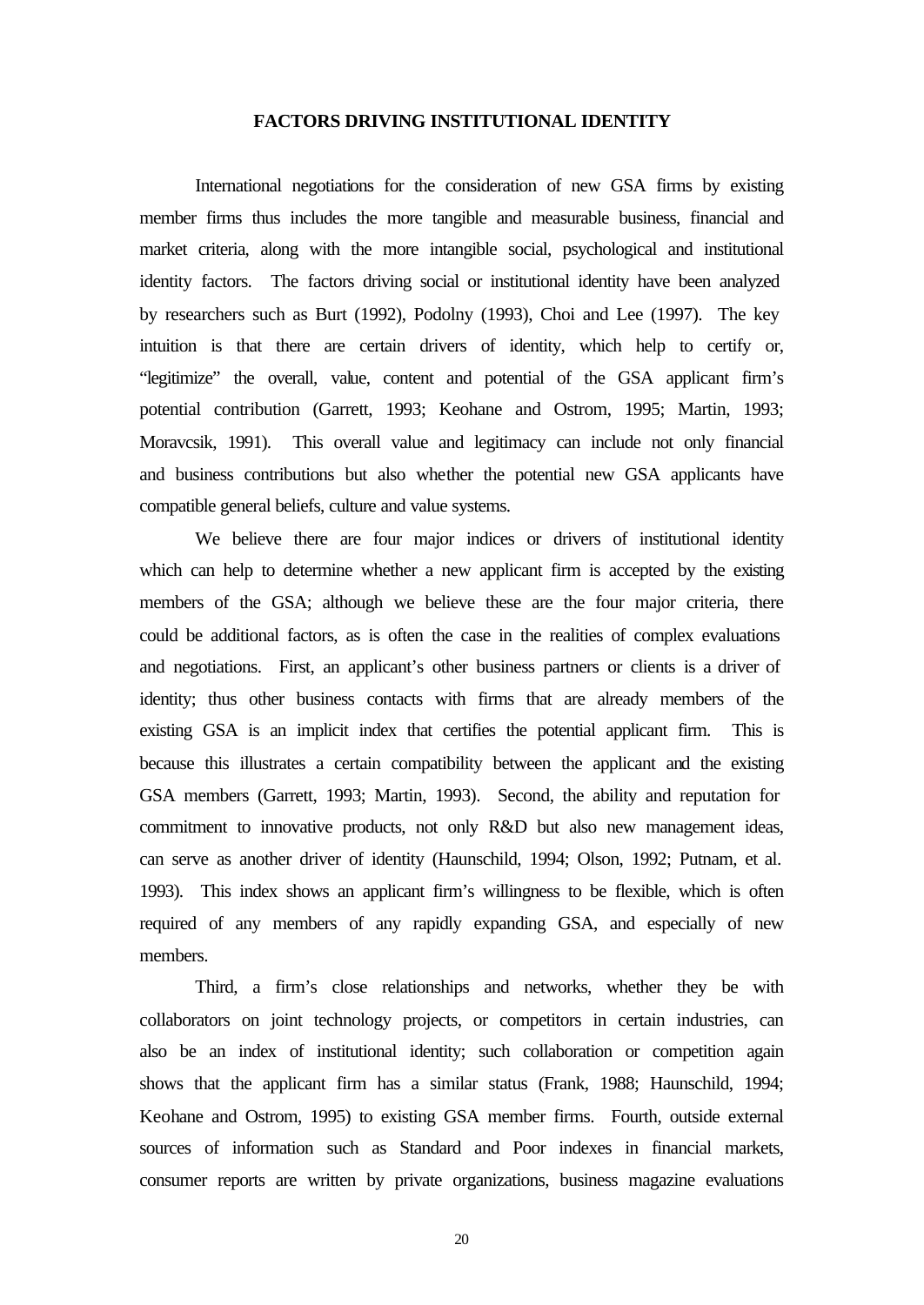of economic and business situations.These external regional and international intermediaries, often linked to media and communication provide another objective source of legitimacy and institutional identity for potential applicant firms (Krasner, 1991; Larson, 1988; Putnam, 1988). These indices are shown in figure 4 below.



**Figure 4 GSA Applicant Firm's Institutional Identity: Four Drivers**

*Proposition 9*: An applicant firm's driver of social, institutional identity to an existing GSA is determined by the following four indices: other business partners; reputation for innovation and change; network of collaborating or competing firms of similar status; evaluation by external intermediaries, especially in the media.

These four indices and drivers of institutional identity facilitate the nature of evaluation of criteria for new members to an existing GSA.This helps illustrate Coleman's (1990), Burt's (1992) and Granovetter's (1985) research on the importance of relationships within the social structure and how it influences market and business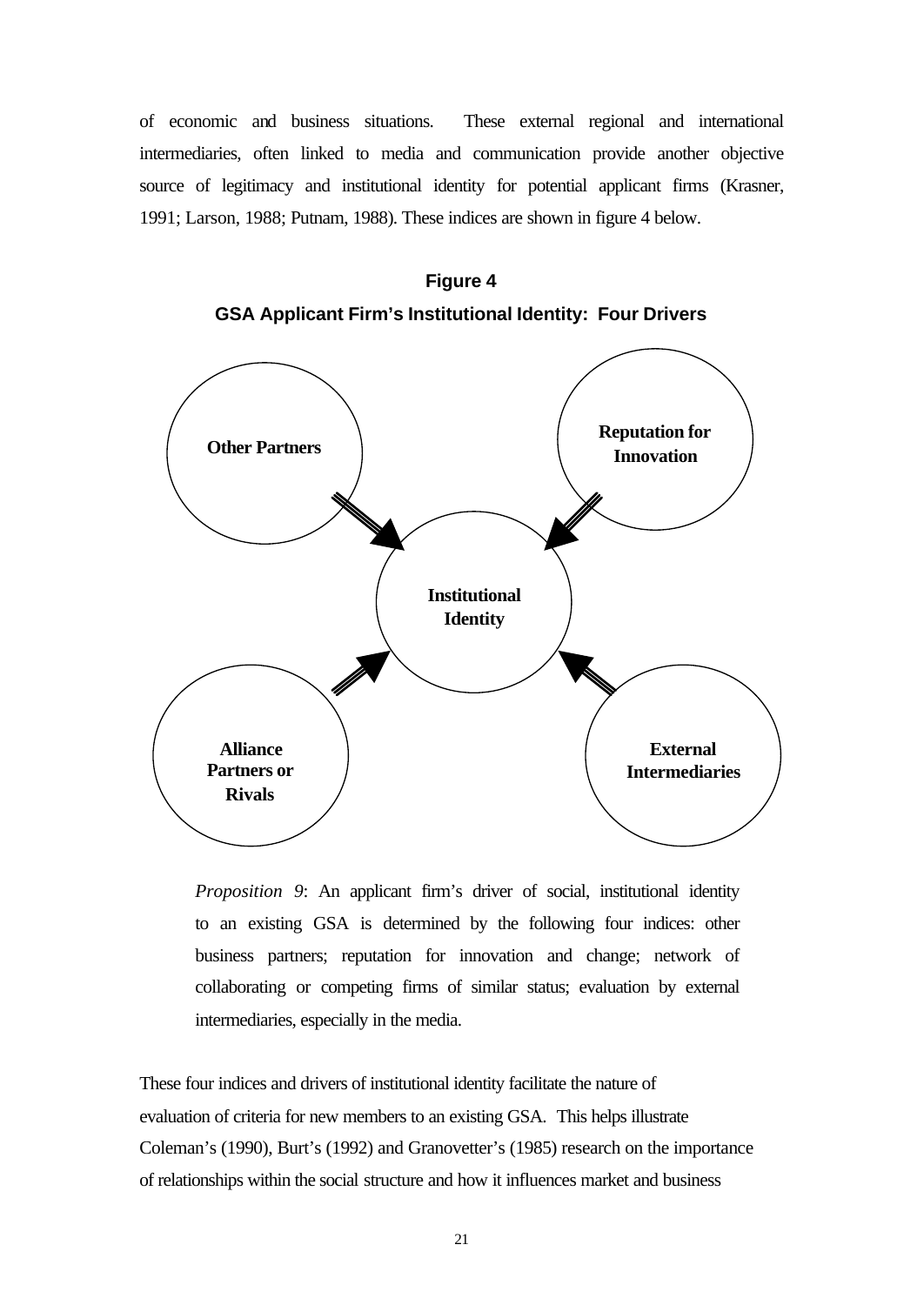competition as well as the related collective action literature on international cooperation (Keohane, 1988; Olson, 1965, 1982, 1992; Putnam, 1988; Schelling, 1966). The nature of membership of an existing GSA is between being ranked or socially and institutionally identified by existing GSA members, versus being unranked or unidentified by the existing GSA members. Such institutional identification provides the legitimacy to facilitate new membership and acceptance by existing GSA members. This dual criteria framework to GSA membership is shown in figure 5 below.



criteria *(Level 1)*

**Figure 5 GSA Members and Applicants: Two-level Analysis**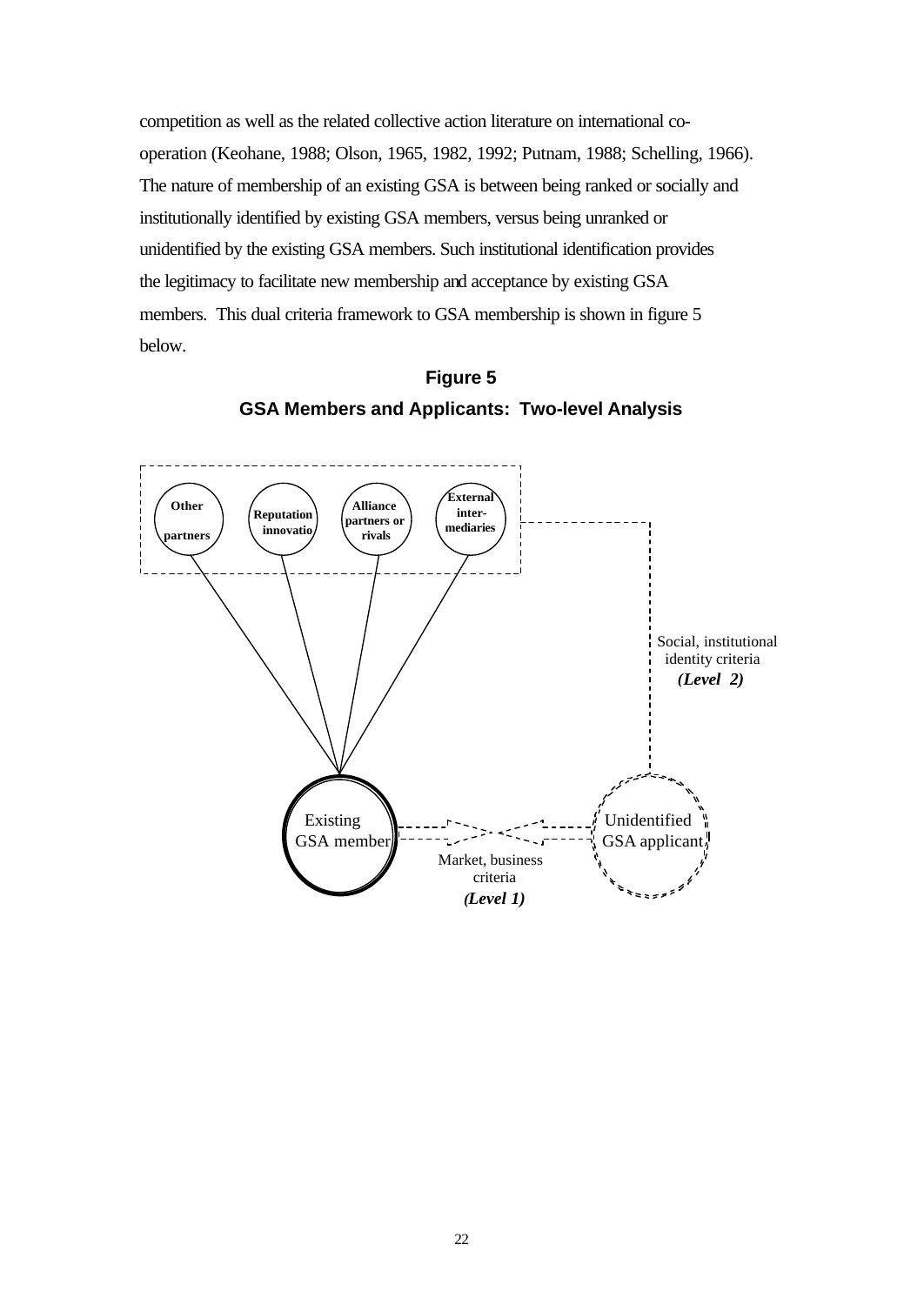#### **CONCLUSIONS**

To sum up, despite the ongoing vast research literature on global strategic alliances, we have found that there has been a scarcity of research on the nature of partner selection. Among a limited number of studies which examine partner selection issues, none of them explicitly investigate factors that propel an existing GSA to adopt a dual criteria approach. In this paper, we have analyzed the criteria by which members of an "existing" global strategic alliance evaluate potential new applicant firms. Since the majority of global strategic alliances fail within a few years (Gulati, 1998), we believe that such membership criteria issues are an important area of management research. Firms increasingly try to join prestigious existing GSAs. The criteria for membership may include not only business or financial factors, but also cultural, social, and institutional factors such as psychic distance, legitimacy, and history. The purpose of this paper was to combine such aspects of GSA membership criteria. We believe adopting such a dual criteria approach in selecting partners will enhance the likelihood of a GSA's success. We also discuss factors that propel firms to adopt this dual criteria approach.

We introduced the distinction between firms' signals, which are more market, business and finance based and which can be manipulated, and "indices", that may be more culturally and socially based and less subject to such manipulation (Jervis, 1985; Schelling, 1969). Because the value of an applicant to an existing GSA can be relatively intangible, such external cues or indices are used by existing GSA members to determine the value or quality of an applicant firm's potential contribution. Such indices then form an additional criterion or institutional identity, which can help to influence the probability of an applicant firm being allowed to join the GSA; such institutional identity drivers thus provide greater legitimacy for the applicant firm. We believe the framework is a general one that applies in most situations involving membership restrictions and collective action (Olson, 1965), but especially in a global setting whether there is complexity, diversity and uncertainty.

 Further research is warranted on the following issues. First, we believe there is a need to analyze in more depth the ways in which a firm's institutional identity can be measured and recorded. Potential trade-offs between market, business and financial valuation, and institutional identity and legitimacy would be an especially important topic of research to specifically establish. Second, it will be interesting to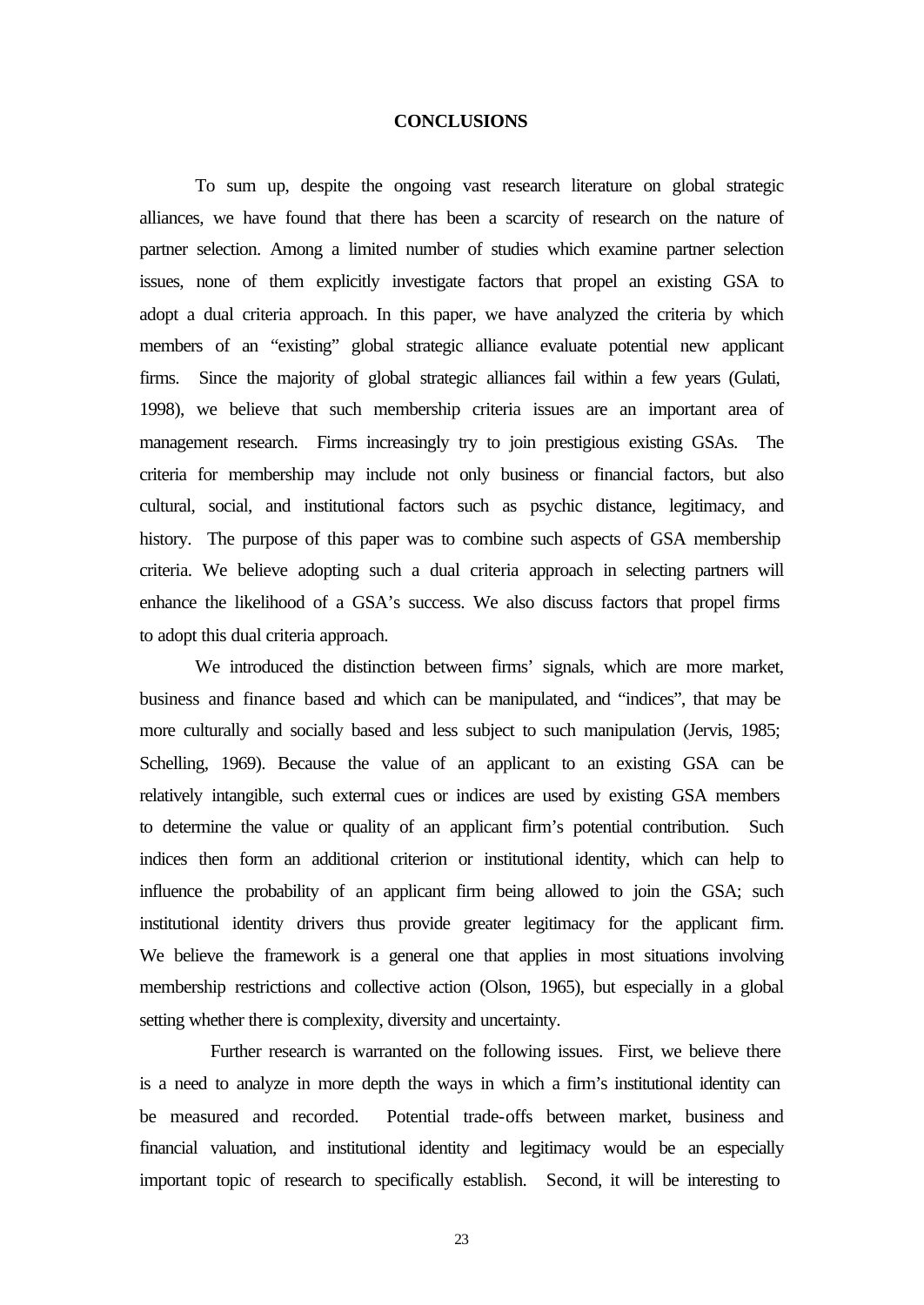investigate empirically the relative importance or weighting of these factors in driving a GSA to adopt a dual criteria approach. Third, there is a need to develop further research on the dynamics of how potential applicants to existing GSAs can develop their signals and indices in order to successfully join the members of the GSA.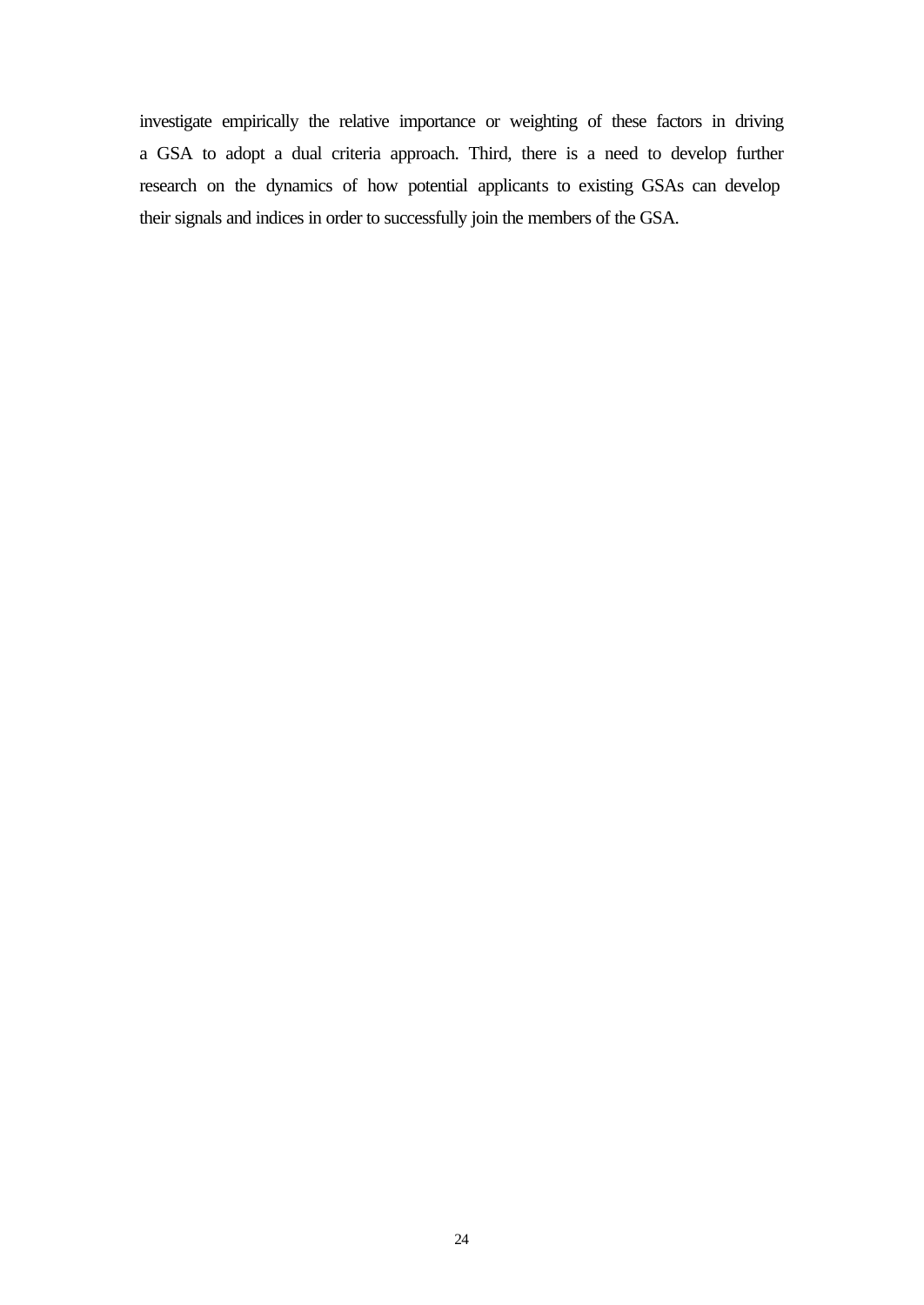#### **REFERENCES**

Aulakh, P.S., Kotabe, M, and Sahay, A. (1996). 'Trust and performance in crossborder marketing partnerships: a behavioral approach', *Journal of International Business Studies,* 27, 1005-1032

Axelrod, R. (1984). *The Evolution of Co-operation*. New York: Basic Books. Bar-Tal, D. and Geva, N. (1986). 'A cognitive basis of international conflicts'. In Worchel, S. and Austin, W. (Eds.), *Psychology of Intergroup Relations*. Chicago: Nelson-Hall.

Beamish, P. and Killing, P. (Eds.). (1997). *Co-operative Strategies: European perspectives*. Massachusetts: Josey-Bass

Bleeke, J. and Ernst, D. (Eds.). (1993). *Collaborating to Compete: Using Strategic Alliances and Acquisitions in the Global Marketplace.* New York: John Wiley.

Boisot, M. and Child, J. (1988). 'The iron law of fiefs: bureaucratic failure and the problem of governance in the Chinese economic reforms'. *Administrative Science Quarterly,* 33, 507-527.

Bradach, J.L. and Eccles, R.G. (1991). 'Price, authority and trust: from ideal types to plural forms', In Thompson, G., Frances, J., Levacic, R., and Mitchell, J. (Eds.). *Markets, Hierarchies and networks*, London: Sage Publications, 277-292

Bronder, C. and Pritzl, R. (1994). 'Developing strategic alliance: a conceptual framework for successful cooperation', *European Management Journal*, 10, 4, 412-21

Buckley, P.J. (1992). *Studies in International Business*, New York: St. Martin's Press Burt, R. (1992). *Structural Holes*. Cambridge: Harvard University Press.

Choi, C.J. (1994). 'Contract enforcement across cultures'. *Organisation Studies*, 15, 673-682.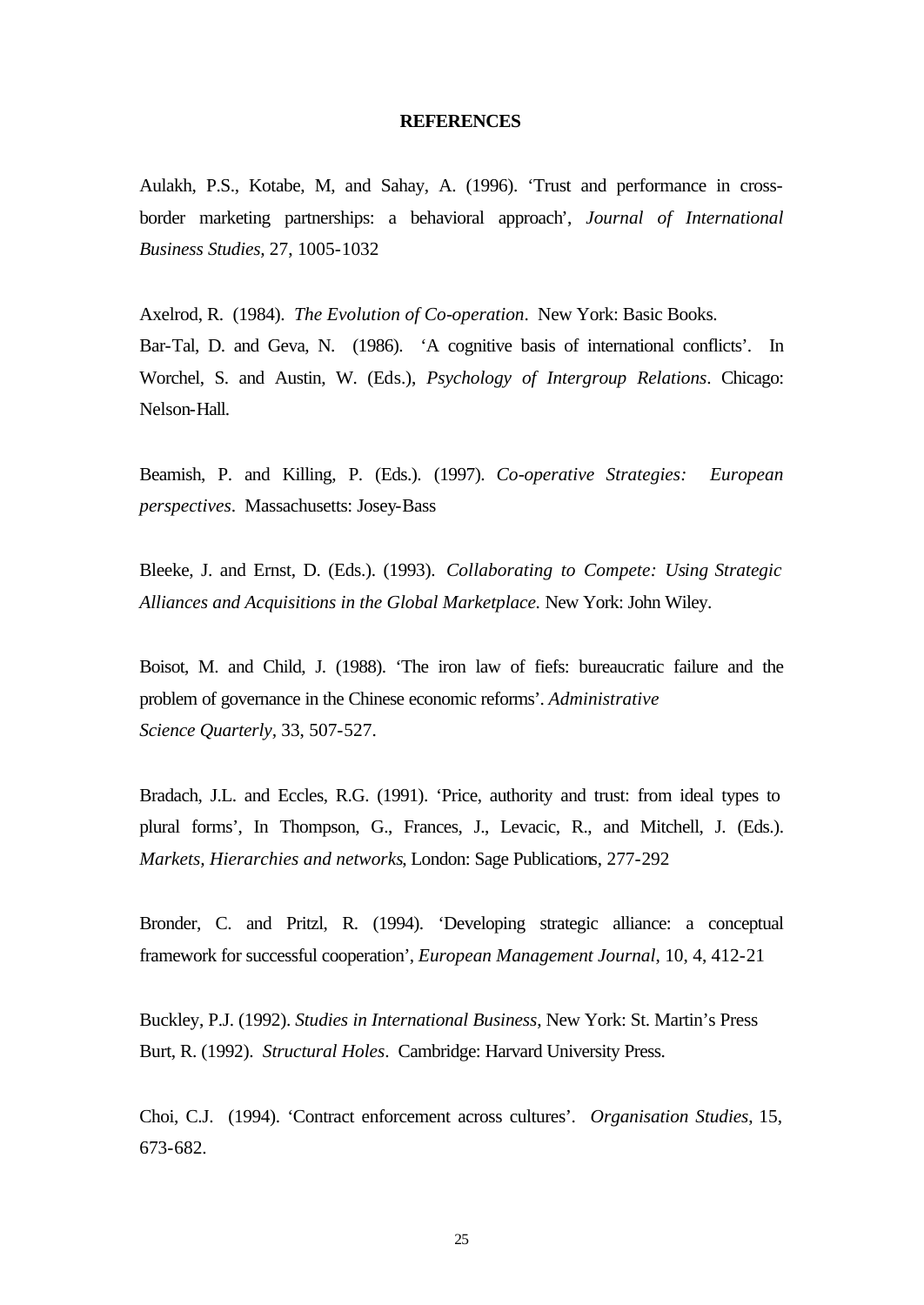Choi, C.J. and Lee, S.H. (1997). 'A knowledge-based view of co-operative interorganizational relationships'. In Beamish, P. and Killing, P. (Eds.), *Co-operative Strategies: European perspectives*. Massachusetts: Josey-Bass.

Coleman, J. (1990). *Foundations of Social Theory*. Cambridge: Belknap Press of Harvard University Press.

Cowhey, P. (1993). 'Domestic institutions and the credibility of international commitments: Japan and the United States'. *International Organisation*, 47, 298- 326.

Duysters, G., G. Kok and M. Vaandrager, (1999), 'Crafting successful strategic technology partnerships', R&D Management, 29, 4, 343-351

Dwyer, F.R. and Oh, S. (1988). 'A transaction cost perspective on vertical contractual structure and interchannel competitive strategies'. *Journal of Marketing*, 52, April, 21-4

Dyer, J. (1996). The relational view: sources of relational rents and interorganizational competitive advantage, working paper

Fedor, K. and Werther, W. (1995). 'Making sense of cultural factors in international alliances', *Organizational Dynamics*, 33-47

Fisher, R., Ury, W. and Patton, B. (1991). *Getting to YES*. New York: Penguin.

Frank, R. (1988). *Passions within Reason*. New York: Norton.

Garrett, G. (1993). 'The politics of Maastricht'. *Economics and Politics*, 5, 103-123.

Geertz, C. (1978). 'The bazaar economy: information and search in peasant marketing'. *American Economic Review,* 68, 28-32.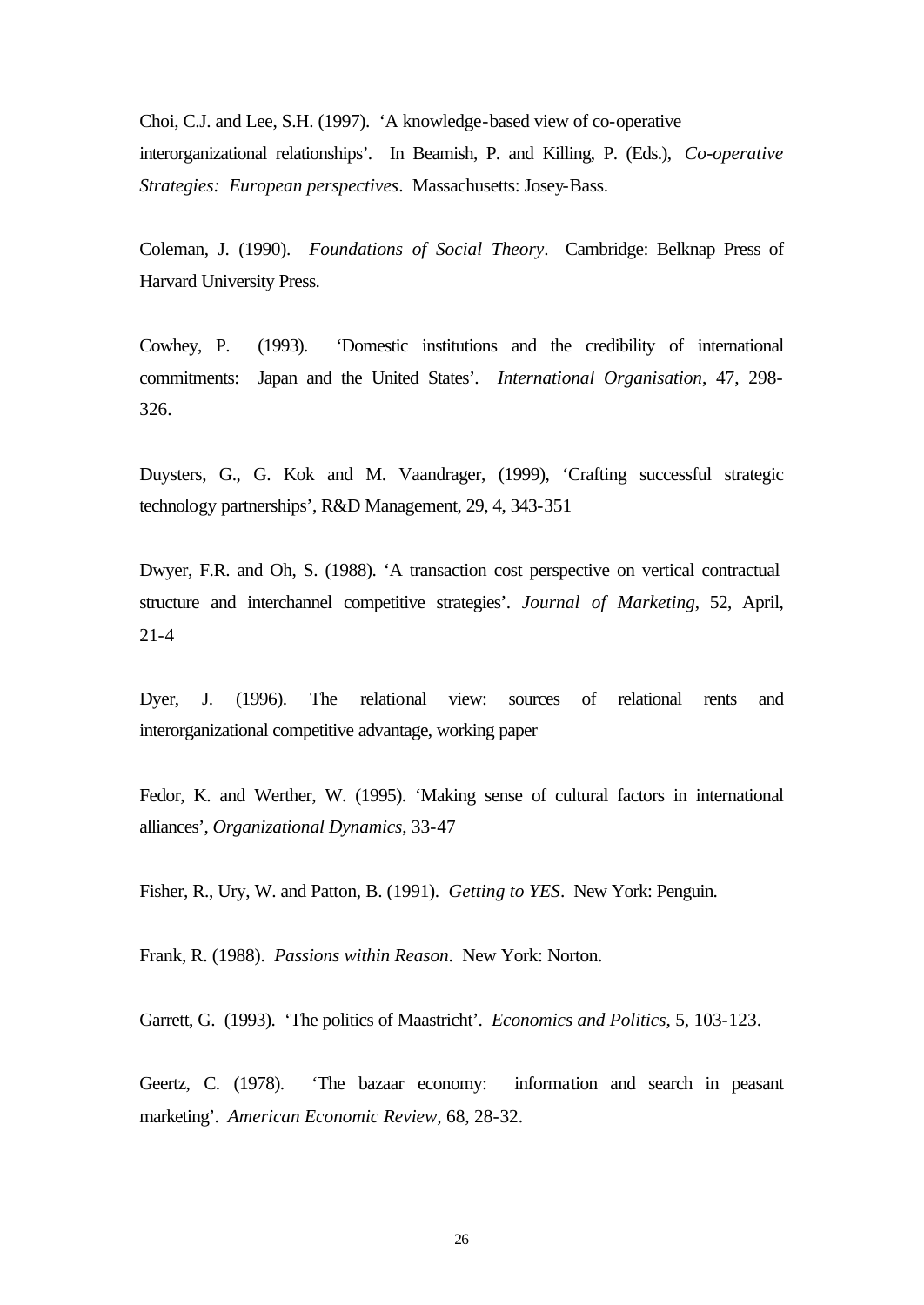Goodall, K. and Warner, M. (2002) 'Corporate Governance in Sino-Foreign Joint Ventures in the PRC: The View of Chinese Directors', *Journal of General Management*, 27, 77-92.

Gourevitch, P. (1978). 'The second image reversed: the international sources of domestic politics'. *International Organisation*, 32, 881-911.

Geringer, J.M. (1991). 'Strategic determinants of partner selection criteria in international joint ventures', *Journal of International Business Studies*, 22, 41-62

Granovetter, M. (1973). 'The strength of weak ties'. *American Journal of Sociology*, 78, 1360-1380.

Granovetter, M. (1985). 'Economic action and social structure: the problem of embeddedness'. *American Journal of Sociology*, 91, 481-510.

Greif, A. (1989). 'Reputation and coalitions in medieval trade: evidence on the Maghribi traders'. *The Journal of Economic History,* 49, 857-882.

Grieco, J. (1990). *Co-operation among Nations*. New York, Ithaca: Cornell University Press

Gulati, R. (1995). 'Does familiarity breed trust? The implications for repeated ties for contractual choice in alliance', *Academy of Management Journal*, 38, 1, 85-112.

Gulati, R. (1998). 'Alliances and networks'. *Strategic Management Journal*, 17, 47- 75.

Haas, P. (1992). 'Introduction: epistemic communities and international policy co-ordination'. *International Organisation*, 46, 1-35.

Haunschild, P. (1994).'How much is that company worth?: interorganizational relationships, uncertainty and acquisition premiums'. *Administrative Science Quarterly*, 39, 391-411.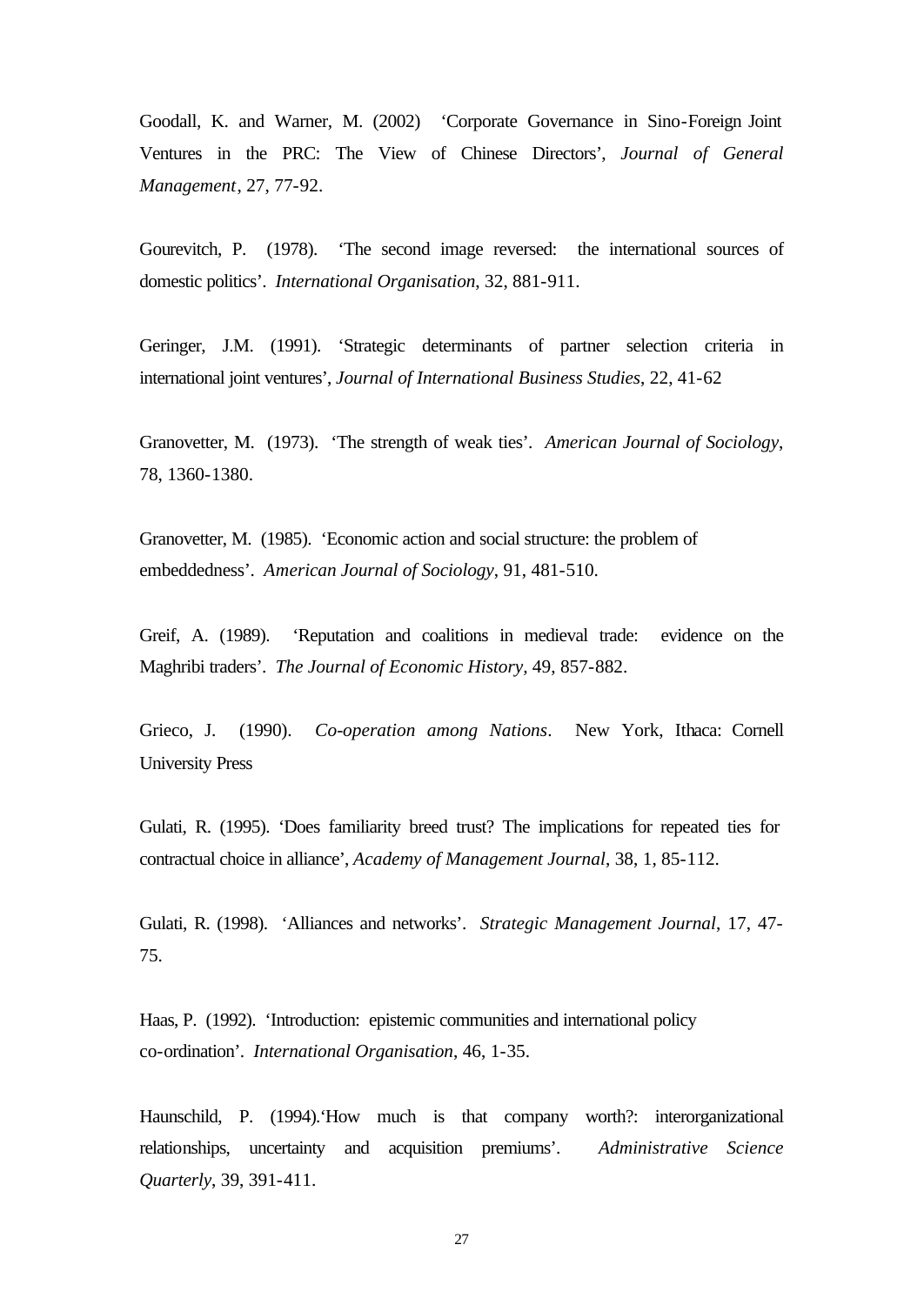Hitt, M., T. Dacin, E. Levitas and A. Borza, (2000), 'Partner selection in emerging and developed market contexts: resourced-based and organizational learning perspectives', *Academy of Management Journal*, Vol. 43, No. 3, 449-467.

Ikenberry, J. and Kupchan, C. (1990). 'Socialisation and hegemonic power'. *International Organisation*, 44, 280-301.

Inman, R. and Rubinfeld, D. (1997). 'Rethinking federalism'. *Journal of Economic Perspectives*, 11: 43-64.

Jennings, D.F., Kendall, A., Murray, G., and Christodoulos, C. (2000). 'Determinants of trust in global strategic alliances: AMRAD and the Australian biomedical industry', *Competitiveness Review*, 10, 20-45

Jervis, R.(1985). *The Logic of Images in International Relations*. Princeton: Princeton University Press.

Jervis, R.(1988). 'Realism, game theory and co-operation'. *World Politics*, 41, 317- 349.

Joynt, P. and Warner, M., (2001) [eds] *Managing Across Cultures*, London: Thomson Learning.

Keohane, R.(1988).'International institutions: two approaches'. *International Studies Quarterly*, 32, 379-396.

Keohane, R. and Ostrom, E. (Eds.).(1995). *Local Commons and Global Interdependence.* London: Sage publications.

Kogut, B. and Zander, U. (1993). 'Knowledge of the firm and the evolutionary theory of the multinational corporation'. *Journal of International Business Studies*, 24, 625- 645.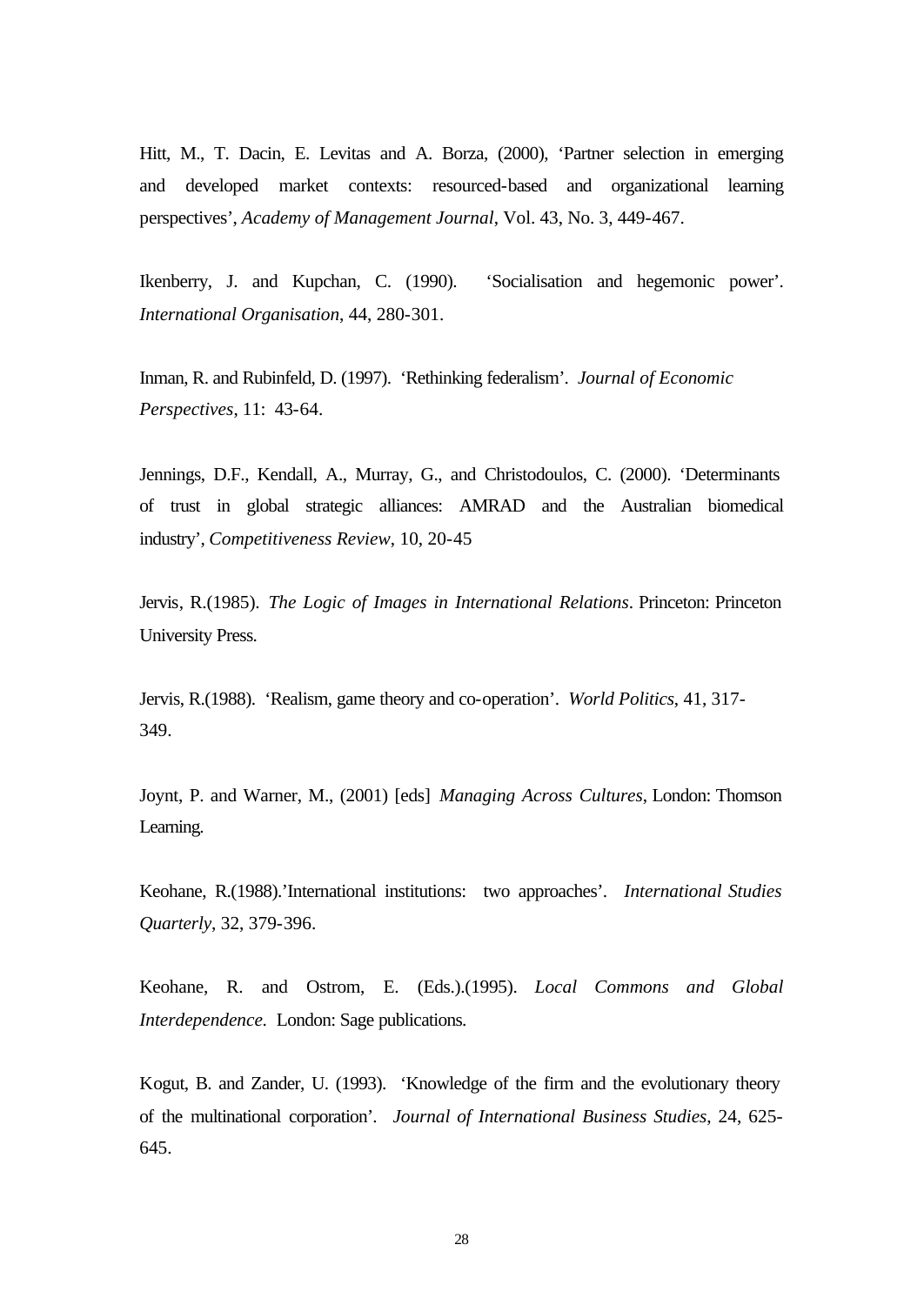Krasner, S. (1991). 'Global communications and national power: life on the Pareto Frontier'. *World Politics*, 43, 336-366.

Kreps, D. (1990). Corporate culture and economic theory. In, J. Alt and Shepsle, K. (Eds,), *Perspectives on Positive Political Economy*, Cambridge: Cambridge University Press, 90-143.

Landa, J. (1994). *Trust, Ethnicity, and Identity.* Michigan: University of Michigan Press.

Larson, D. (1988). 'The psychology of reciprocity in international relations'. *Negotiation Journal*, 3, 281-301.

Martin, L. (1992). 'Interests, power and multilateralism'. *International Organisation*, 46, 765-792.

Martin, L. (1993). 'Domestic and international institutions in the EMU process'. *Economics and Politics*, 5, 125-144.

Mayer, F. (1992). 'Managing domestic differences in international negotiations'. *International Organisation*, 46, 793-819.

Milgrom, P. and Roberts, J. (1992), *Economics, Organization and Management*. New York: Prentice Hall.

Moravcsik, A. (1991). 'Negotiating the single European act: national interests and conventional statecraft in the European Community'. *International Organisation*, 45, 19-56.

Murnighan, K. and Brass,D.(1991). 'Intraorganizational coalitions'. In, Lewicki, R., Sheppard, B. and Bazerman, M. (Eds.), *Research on Negotiation in Organizations*, Greenwich: JAI Press, 283-306.

North, D. (1990). *Institutions, Institutional Change and Economic Performance.*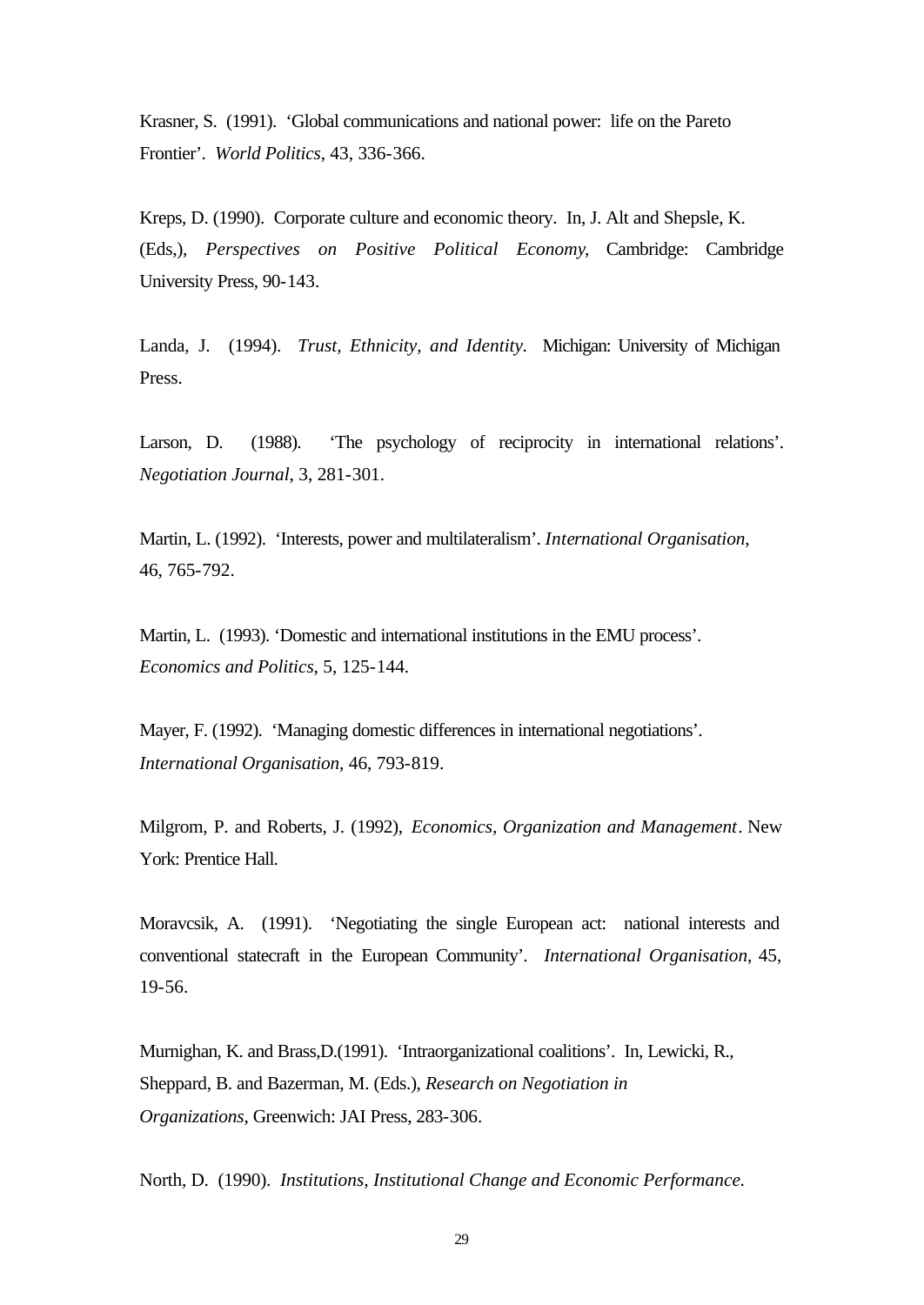Cambridge: Cambridge University Press.

North, D. and Weingast, B. (1989). 'Constitutions and commitment: the evolution of the institutions governing public choice in seventeenth century England'. *Journal of Economic History*, 49, 803-832.

O'Grady, S. and Lane, H. (1996). 'The psychic distance paradox'. *Journal of International Business Studies*, 27. 305-333.

Olson, M. (1965). *The Logic of Collective Action*. Cambridge: Harvard University Press.

Olson, M (1982). *The Rise and Decline of Nations*. New Haven: Yale University Press.

Olson, M (1992). 'The hidden path to a successful economy'. In Clague, C. and Rausser, G. (Eds.), *The Emergence of Market Economies in Eastern Europe.* London: Blackwell Publishers.

Ostrom, E. (1992). 'Community and the endogenous solution of commons problems'. *Journal of Theoretical Politics*, 4, 343-351.

Ostrom, E., Walker, J. and Gardner, R (1992). 'Covenants with and without a sword: self-governance is possible'. *American Political Science Review*, 86, 404-417.

Ouchi, W. (1980). 'Markets, bureaucracies and clans'. *Administrative Science Quarterly,* 25, 121-141.

Polyani, M. (1966). *The Tacit Dimension*. New York: Anchor Day.

Polzer, J., Mannix, E. and Neale, M. (1998). 'Interest alignment and coalitions in multiparty negotiation'. *Academy of Management Journal,* 41, 42-54.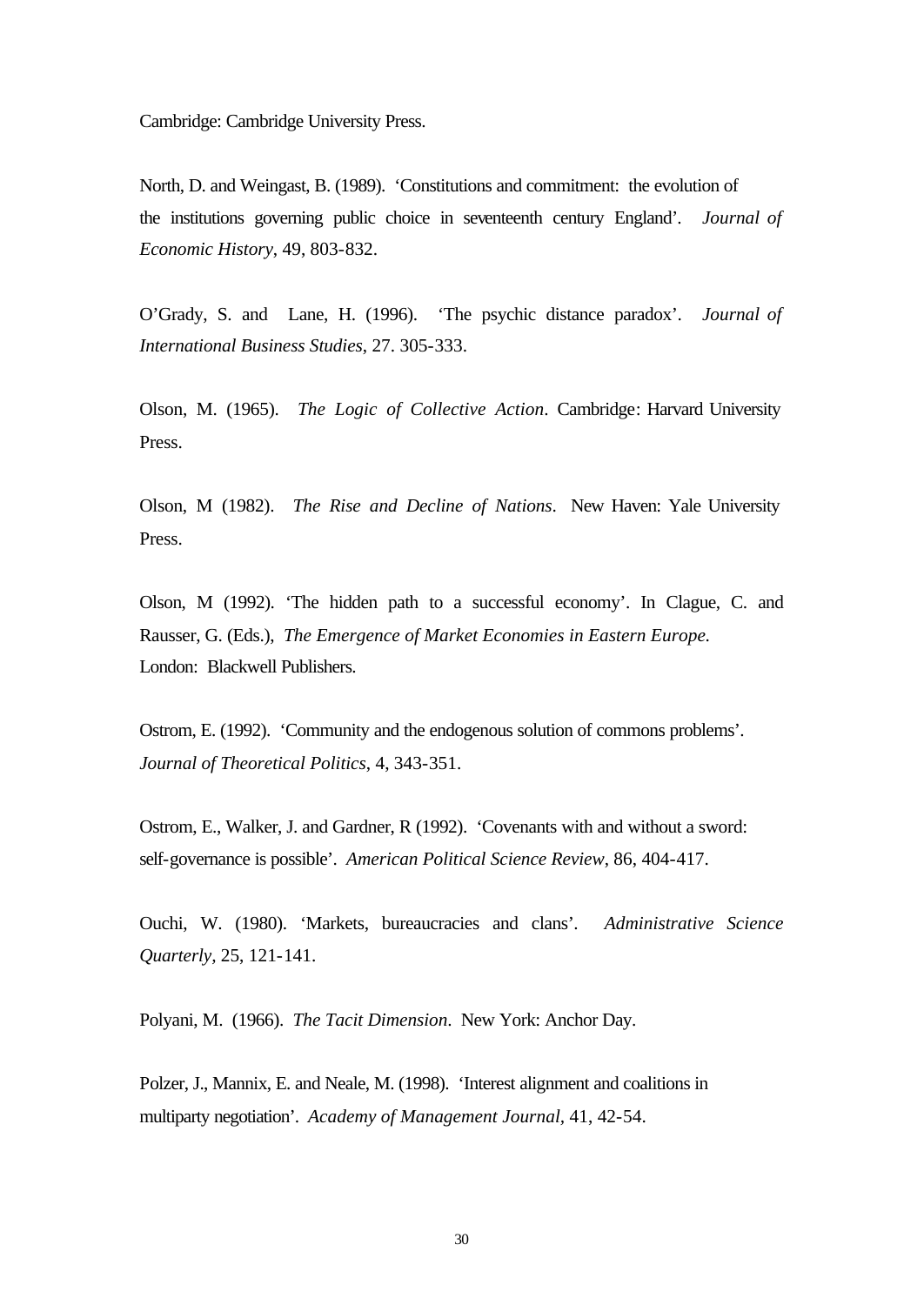Posner, R. (1980). 'A theory of primitive society, with special reference to law'. *Journal of Law and Economics*, 23, 1-53.

Putnam, R. (1988). 'Diplomacy and domestic politics: the logic of two-level games'. *International Organisation*, 42, 427-460.

Putnam, R., Leonardi, R. and Nanetti, R. (1993). *Making Democracy Work: Civic Traditions in Modern Italy*. Princeton: Princeton University Press.

Raiffa, H. (1982). *Art and Science of Negotiation*. Cambridge: Harvard University Press.

Ring, P.S. and Van de Ven, A. H. (1992). 'Structuring cooperative relationships between organizations', *Strategic Management Journal*, 13, 483-498

Rosenau, J. (1969). Towards the study of national-international linkages. In *Linkage Politics: Essays on the Convergence of National and International Systems*, Rosenau, J. (Eds.), New York: Free Press.

Sahlins, M. (1965). 'On the sociology of primitive exchange'. In Banton, M. (Eds.), *The Relevance of Models for Social Anthropology*, London: Tavistock publications.

Schelling, T.C. (1960). *The Strategy of Conflict.* Cambridge: Harvard University Press.

Sebenius, J. (1992). 'Challenging conventional explanations of international co-operation: negotiation analysis and the case of epistemic communities'. *International Organisation*, 46, 323-365.

Shenkar, O. and A. Yan, (2002), 'Failure as a consequence of partner politics: learning from the life and death of an international cooperative venture', *Human Relations*, 55(5), 565-601.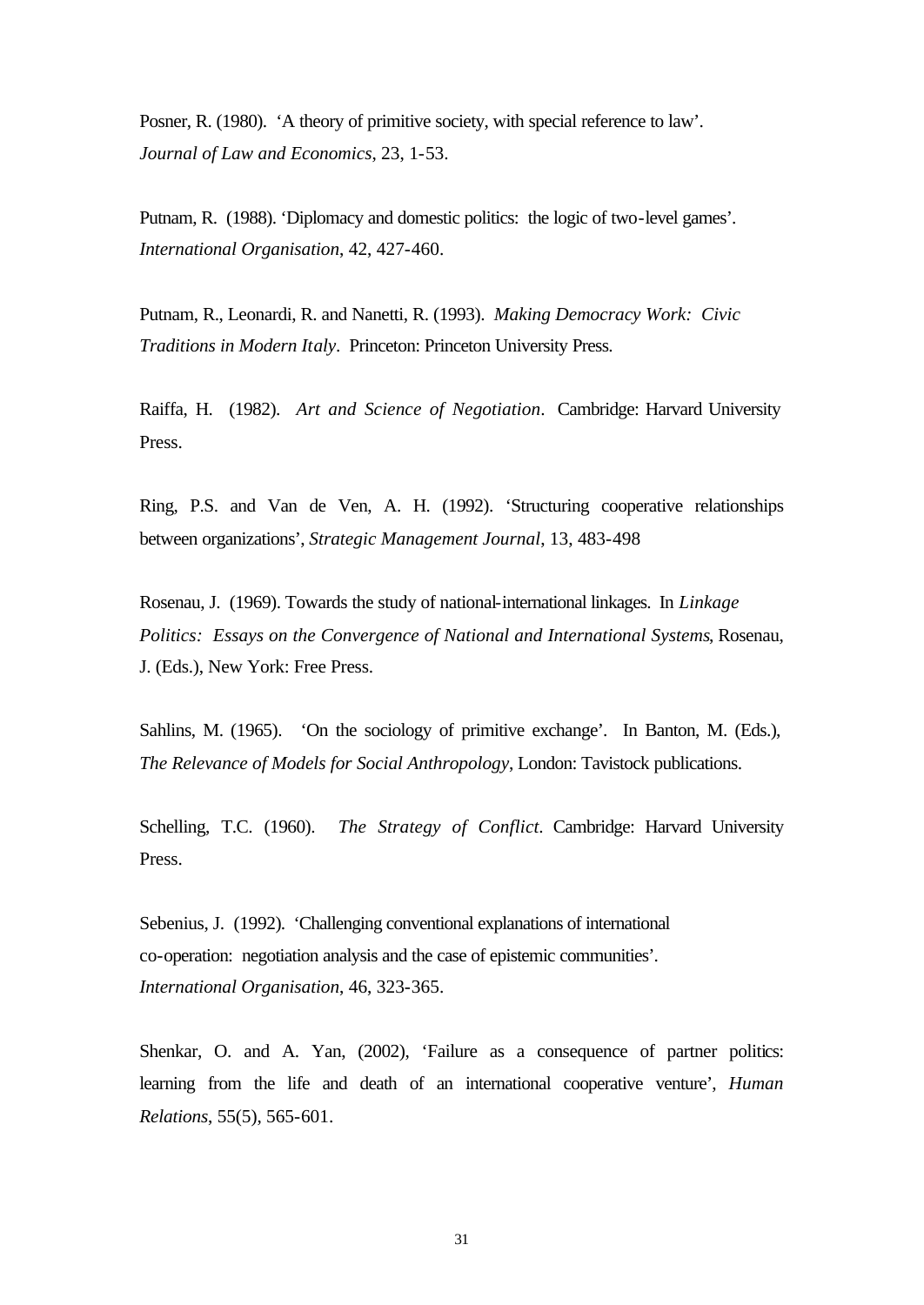Sitkin, S.B. and Roth, N.L. (1993). 'Explaining the limited effectiveness of legalistic "remedies" for trust/distrust', *Organizational Science*, 4, 367-392

Smith, K.G., Carroll, S.J. and Ashford, S.J. (1995). 'Intra-and Interorganizational Cooperation: Toward a Research Agenda', *Academy of Management Journal*, 38, 1, 7-23

Snidal, D. (1991). 'Relative gains and the pattern of international co-operation'. *American Political Science Review,* 85, 701-726.

Spekman, R. (1988). 'Strategic supplier selection: toward an understanding of longterm buyer-seller relationships'. *Business Horizons*, 31, 75-81

Spekman, R., Forbes, T., Isabella, L. and MacAvoy, T. (1998), 'Alliance management: a view from the past and a look to the future', *Journal of Management Studies*, 35, 6, 747-771.

Spence, M. (1973). *Market Signaling*. Cambridge: Harvard University Press.

Stein, A. (1982). 'Co-ordination and collaboration: regimes in an anarchic world'. *International Organisation*, 36, 299-324.

Sugden, R. (1986). *The Economics of Rights, Co-operation and Welfare*. Oxford: Basil Blackwell.

Tajfel, H. and Turner, J. (1986). 'The social identity theory of intergroup behavior'. In Worchel, S. and Austin, W. (Eds.), *Psychology of Intergroup Relations*. Chicago: Nelson Hall.

Weingast, B. (1997). 'Political foundations of democracy and the rule of law'. *American Political Science Review*, 91, 245-263.

White, H. (1970). *Chains of Opportunity: system models of mobility in organisations.* Cambridge: Harvard University Press.